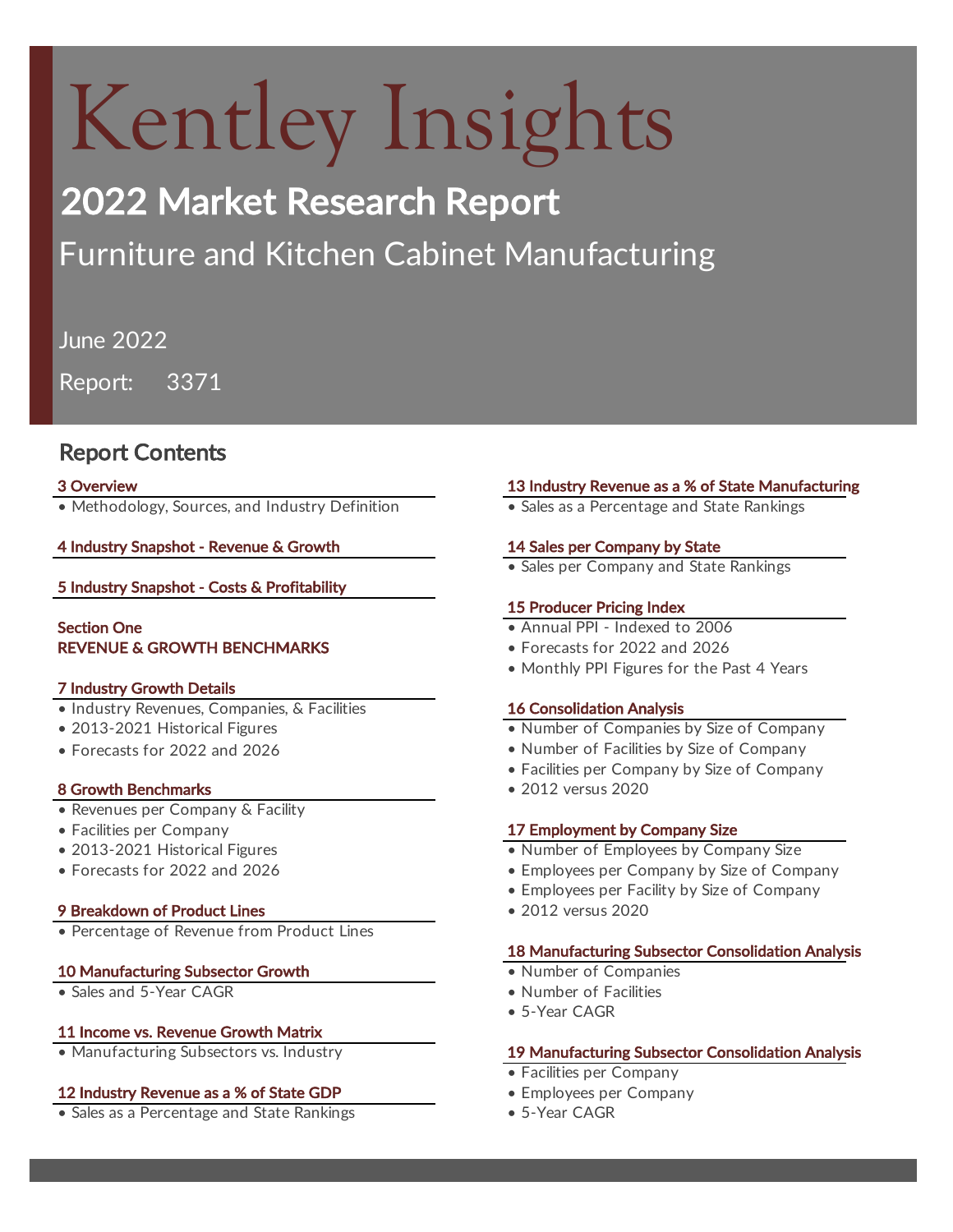# Report Contents (Continued)

# Section Two 28 Industry Payroll **COST, CAPITAL & PROFIT BENCHMARKS • Payroll per Employee**

#### 21 Profitability & Financial Ratio Analysis **• Payroll per Facility** • Payroll per Facility

- Percent of Companies that are Profitable 2013-2021 Historical Figures
- Average Net Income as a Percent of Revenue
- Financial Ratios 10 ratios, such as Total Asset Turnover, Assets to Liabilities, Return on 29 Payroll by Size of Company Net Worth, Solvency Ratio **•** *Net Worth, Solvency Ratio* • Payroll per Company

#### 22 Operating Expenses **• Payroll per Employee • Payroll per Employee**

- Industry Operating Expenses 2012 versus 2020
- Industry Revenue vs. Operating Expense Growth
- Operating Expense as a Percent of Revenue 30 Payroll per Employee by State
- 2013-2021 Historical Figures Payroll per Employee
- Forecasts for 2022 and 2026

#### 23 Operating Expenses by Company & Facility 31 Job Categorization Benchmarks

- Operating Expenses per Company  **Management & Finance**
- Operating Expenses per Facility  **Constanting Expenses per Facility Operations**
- Revenue vs. Expenses Growth per Facility The Sales & Marketing
- 
- Forecasts for 2022 and 2026

#### 24 Operating & Inventory Expense Detail

- 
- 
- Buildings & Rent Expenses
- Equipment Expenses Operations
- Miscellaneous Expenses Pay Bands
- Inventory Expenses Finished, WIP, Materials

#### 25 Plant Utilization & Hours **• Percent of Total Employees** • Percent of Total Employees

- Plant Utilization Rate Rank Ordered Rank Ordered
- Plant Operational Hours per Week
- 

#### 26 Productivity & Industry Employment • Rank Ordered

- Revenue per Employee
- 
- 
- 2013-2021 Historical Figures State Rankings
- Forecasts for 2022 and 2026

• Revenue per Employee and State Rankings • State Rankings

- 
- Payroll per Company
- 
- 
- Forecasts for 2022 and 2026

- 
- Payroll per Facility
- 
- 

- 
- State Rankings

- 
- 
- 
- 2013-2021 Historical Figures Technology, Engineering & Science
	- Service, Support & Training
	- Percent of Industry's Employees

#### • Employee Expenses 32 Job Categorization Pay Ranges

- Cost of Materials Management & Finance
	- Sales, Service & Marketing
	-
	-

#### 33 Top 20 Jobs in the Industry Breakdown

- 
- 

#### • 2018-2021 Historical Figures by Quarter 34 Pay Bands for the Top 20 Jobs in the Industry

- Pay Bands
- 

#### • Total Industry Employees **35 Total Employment by State**

- Employees per Company  **Number of Employees and State Rankings** 
	-

#### 36 Population to Every Employee by State

- 27 Employee Productivity by State  **Number of Residents to Industry Employee** 
	-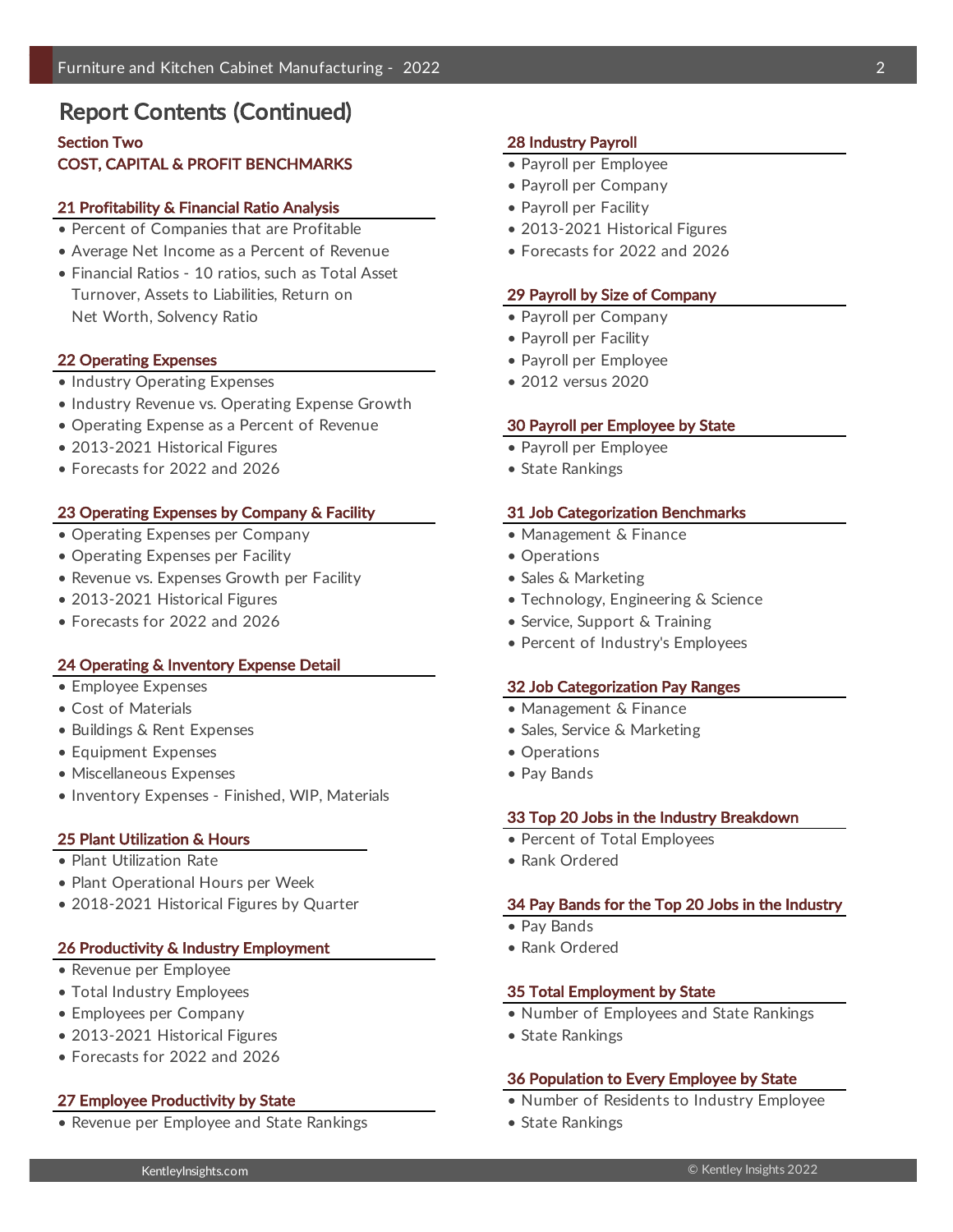# Report Methodology & Sources

Kentley Insights is the leader in data-driven industry market research reports. This report includes extensive data sets and forecasts on Furniture and Kitchen Cabinet Manufacturing, which will provide you with key insights and benchmarks to create a broad and in-depth diagnostic and understanding of any company in the industry.

For this report, the core data is sourced from comprehensive business surveys filled out by companies in the Furniture and Kitchen Cabinet Manufacturing industry. Our analysts create the industry forecasts utilizing historical trends, industry dynamics, econometrics, and macroeconomic trends. Data sources include the Bureau of Labor, the Census Bureau, the IRS, the Bureau of Economic Analysis, the Federal Reserve, and the Department of Commerce.

# Industry Definition

# Furniture and Kitchen Cabinet Manufacturing

This industry group includes companies manufacturing household-type furniture, such as living room, kitchen and bedroom furniture and institutional (i.e., public building) furniture, such as furniture for schools, theaters, and churches.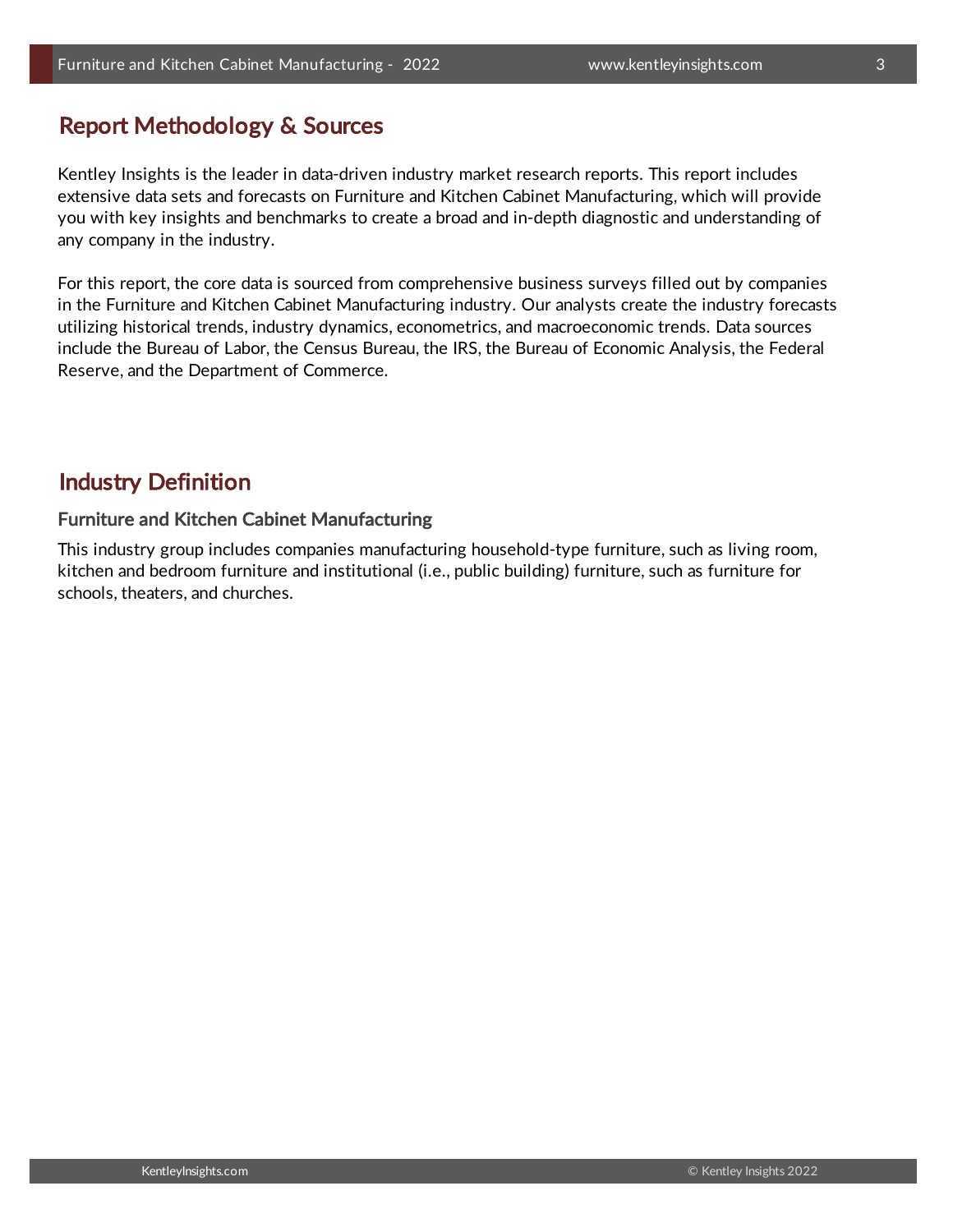# Industry Snapshot - Revenue & Growth

Below is the revenue and growth snapshot for Furniture and Kitchen Cabinet Manufacturing, covering industry size, growth, forecasts, revenue per company, product line concentration, pricing, sales per capita, sales per facility, and benchmarks.

### Overall Industry Size

The overall 2021 revenues of the Furniture and Kitchen Cabinet Manufacturing was \$37.7 billion. The industry is above average in industry size, ranking in the top 40% of manufacturing industries.

#### Overall Industry Growth

Over the past 3 years, industry revenues have been shrinking at an annual rate of -2.1% per year. This growth rate lags the average for manufacturing industries and ranks it in the bottom 40% of all manufacturing industries.

### Overall Industry Growth Forecast

Given the macroeconomic climate and industry dynamics, the forecasted industry revenue growth rate for the next 5 years is 2.7% per year for the Furniture and Kitchen Cabinet Manufacturing industry.

#### Revenue per Company

In 2021, the average revenue per company for the industry was approximately \$3.8 million, which declined at a -1.4% annual rate over the past 3 years.

#### Product Line Concentration

For Furniture and Kitchen Cabinet Manufacturing , the top product line make up 61% of revenue, which ranks in the top 60% of manufacturing industries for product line concentration.

#### Producer Pricing Index

In 2021, PPI for the industry was 5.8%. While over the past 5 years, PPI has averaged 2.5% per year.

#### Industry Revenue as a Percent of State Manufacturing

For Furniture and Kitchen Cabinet Manufacturing, Mississippi has the highest industry revenue as a % of state manufacturing at 4.7%. This is 622% higher than the average of 0.7% per state.

#### Sales per Facility

For the industry, Mississippi has the highest sales per facility at \$27.1 million, which is 633% higher than the U.S. average of \$3.7 million in sales per facility.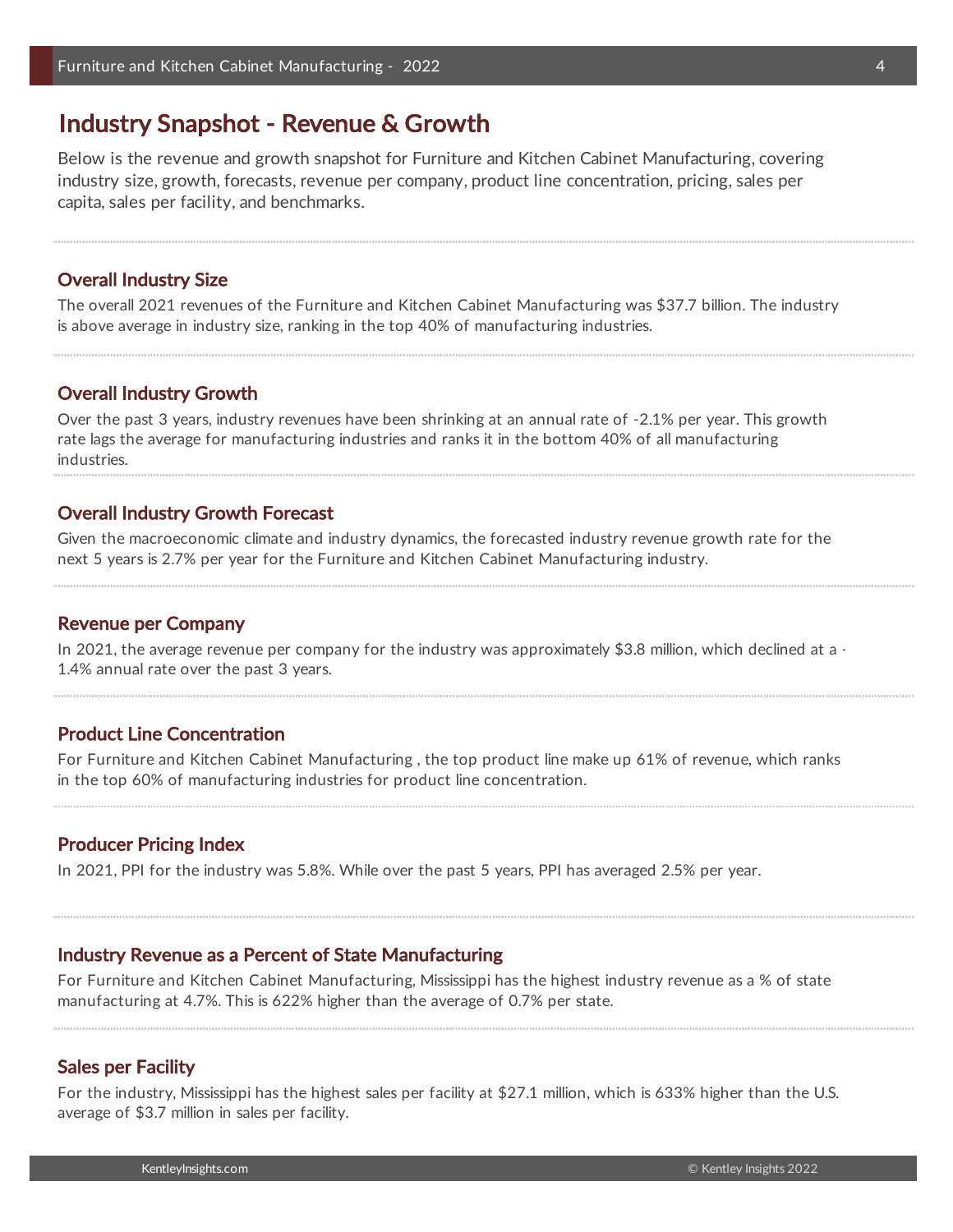# Industry Snapshot - Costs, Capital & Profit

Below is an industry snapshot on operating expenses, employee productivity, payroll, job categorization, profitability, and relevant Furniture and Kitchen Cabinet Manufacturing benchmarks.

#### Operating Expenses

In 2021, the operating expenses as a percent of revenue for Furniture and Kitchen Cabinet Manufacturing was 84.5%, and over the past 3 years total operating expenses for the industry grew at -2.1% per year.

#### Operating Expense Breakdown

The breakdown of operating expenses for the industry is as follows: 33.7% for employee expenses, 52.5% for cost of materials, 5.4% for buildings and expenses, and 8.4% for other expenses.

### State Population per Industry Employee

Mississippi ranks #1 in employment density within the industry, with 1 out of every 178 people in the state in the industry.

#### Employee Productivity

In 2021, the sales per employee grew 2.1% to \$169,389, which ranks the industry in the bottom 20% of manufacturing industries.

### Payroll per Employee

In 2021, payroll per employee equaled \$40,757 for the industry, which ranks it in the bottom 20% of manufacturing industries. Payroll per employee has grown at an annual rate of 1.9% over the past 3 years.

#### Payroll by State

Massachusetts is the highest paying state, with a payroll per employee of \$53,104, which is 35.4% higher than the U.S. average.

#### Job Categorization

The jobs breakdown for Furniture and Kitchen Cabinet Manufacturing is as follows: 15% of the jobs are in management and finance, 79.5% of the jobs are in operations, while 5.5% of the jobs are in sales, marketing and technology.

#### **Profitability**

72.8% of companies in the industry are profitable, with an average net income of 6.3% of revenues, which ranks the industry in the bottom 40% of manufacturing industries.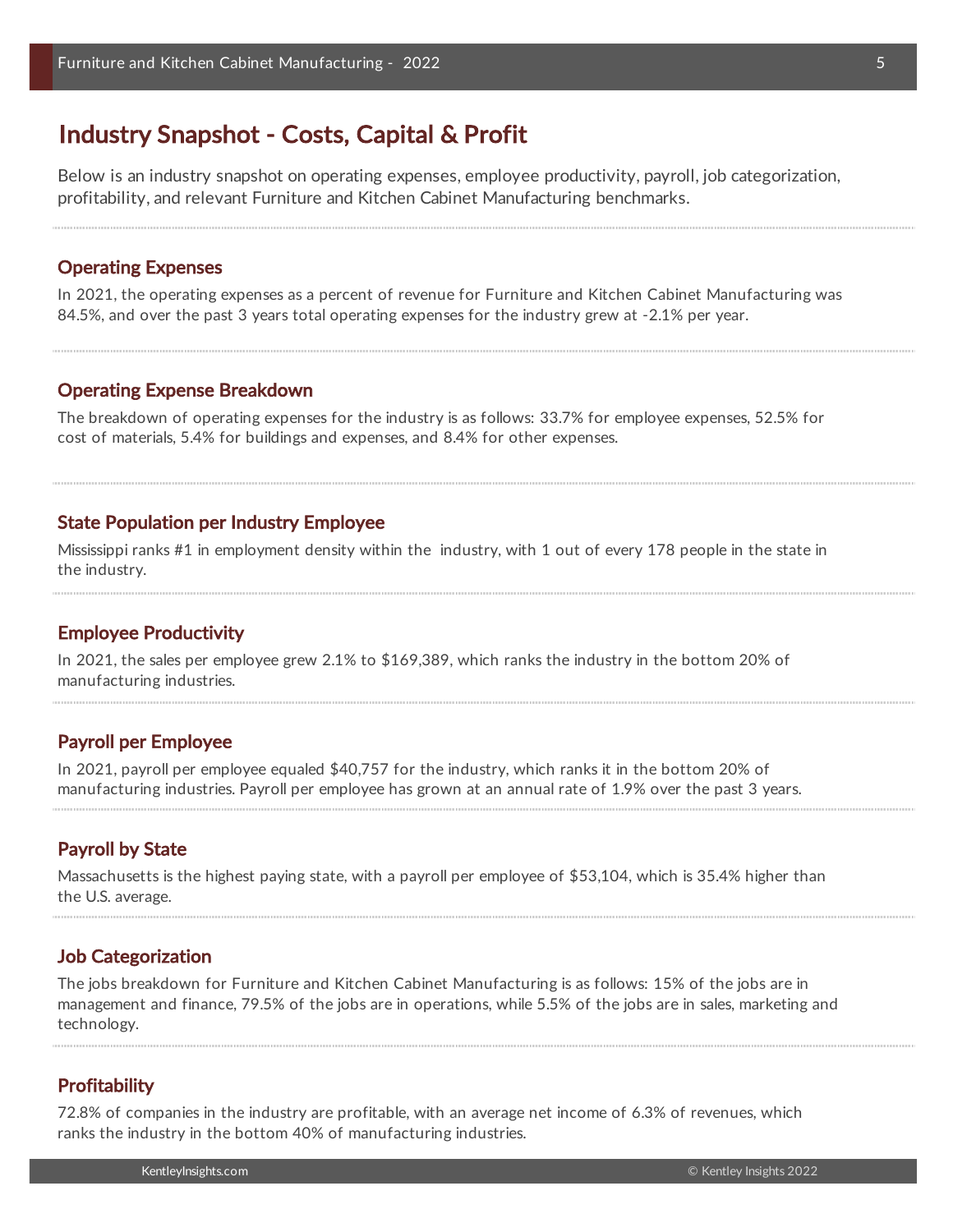# Section One

# Revenue & Growth Benchmarks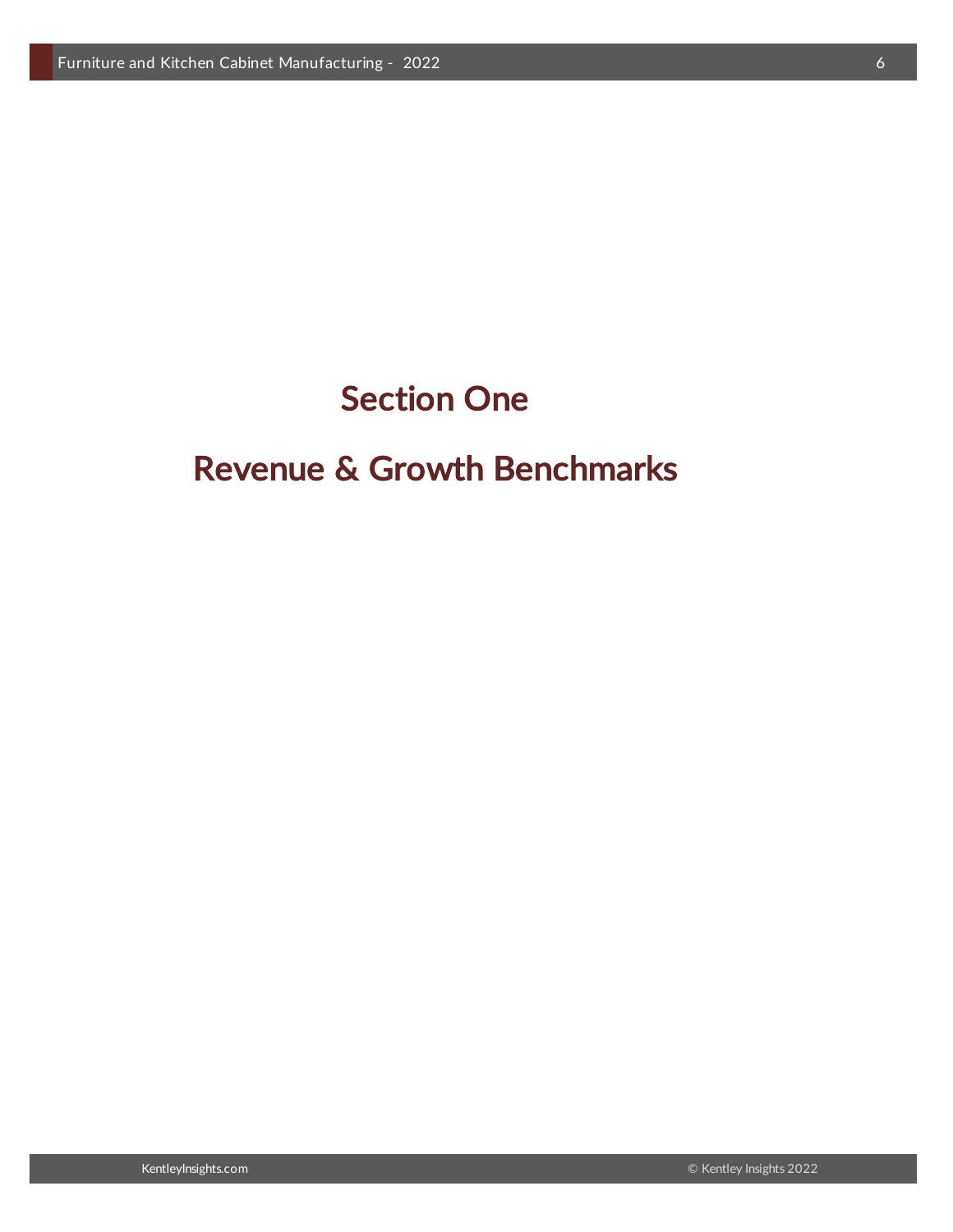# Industry Growth Details

To get a macro level view of Furniture and Kitchen Cabinet Manufacturing, below are the historical details and industry growth forecasts for total industry revenues, number of compaines, and number of facilities.





Compound Annual Growth Rate -2.1% 3-Year -1.0% 5-Year



# Number of Companies

# Number of Facilities (i.e., separate facilities and facilities)

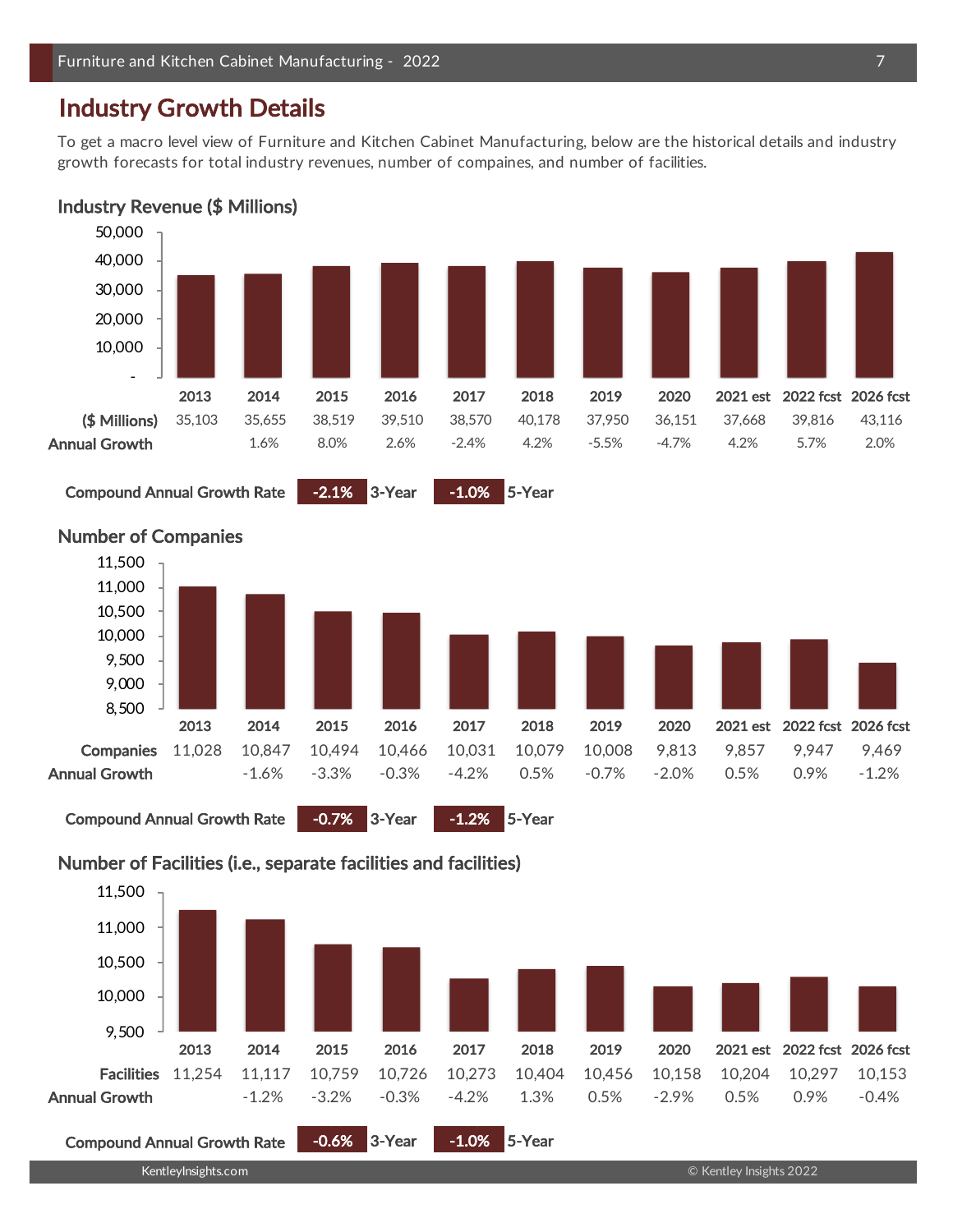# Growth Benchmarks

Below are the normalized growth benchmarks for Furniture and Kitchen Cabinet Manufacturing, including revenue per company, revenue per facility, and facilities per company. These metrics are typically better to use to benchmark a company's performance, since they normalize for company and facility growth.





Compound Annual Growth Rate -1.4% 3-Year 0.2% 5-Year



Compound Annual Growth Rate -1.5% 3-Year 0.0% 5-Year

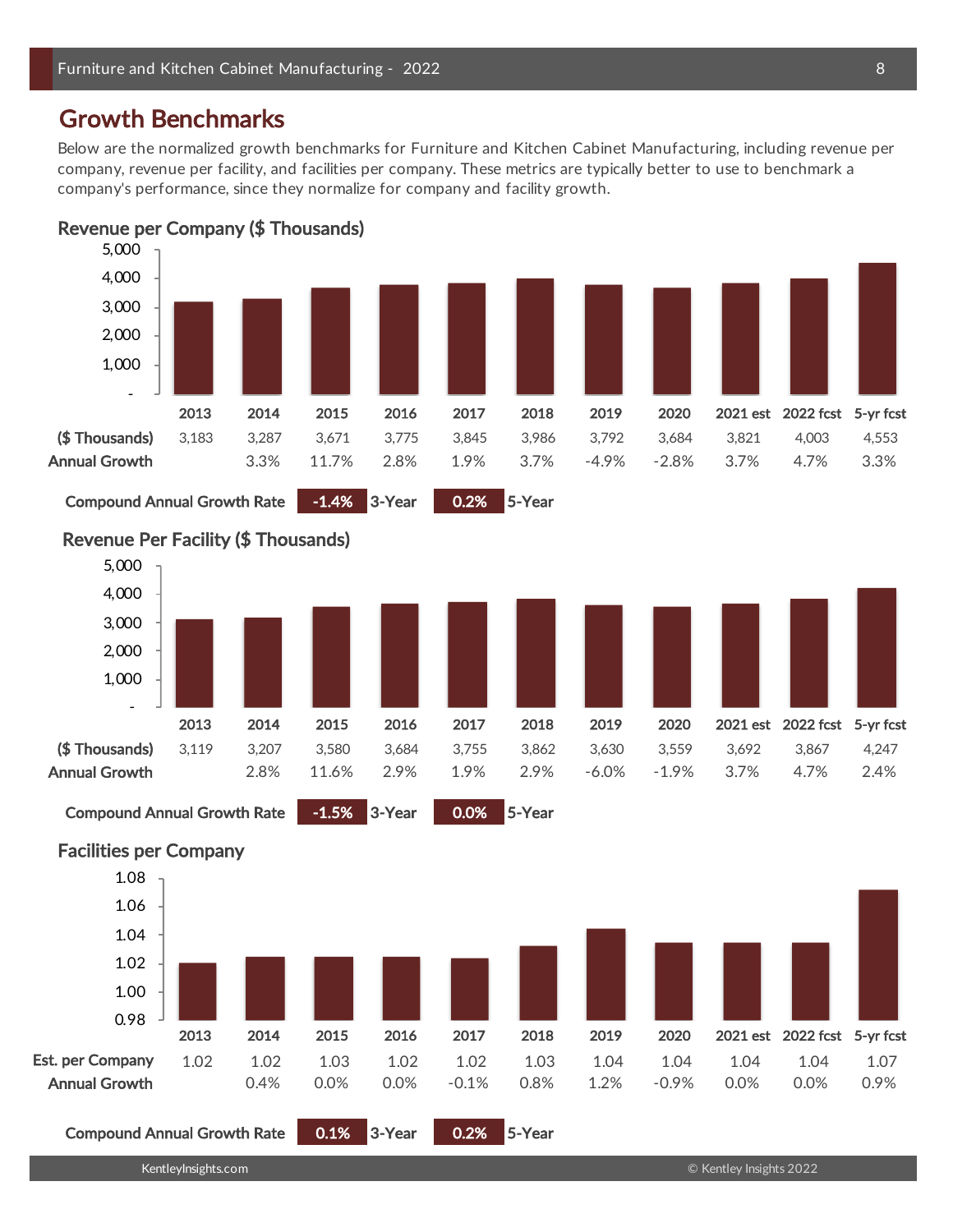# Breakdown of Top Product Lines

Below represents industry sales as a percentage of the top product lines, which is used to highlight potential growth opportunities, strengths, and weaknesses.

# Breakdown of Sales by Top Product Lines (%) Furniture and Kitchen Cabinet Manufacturing

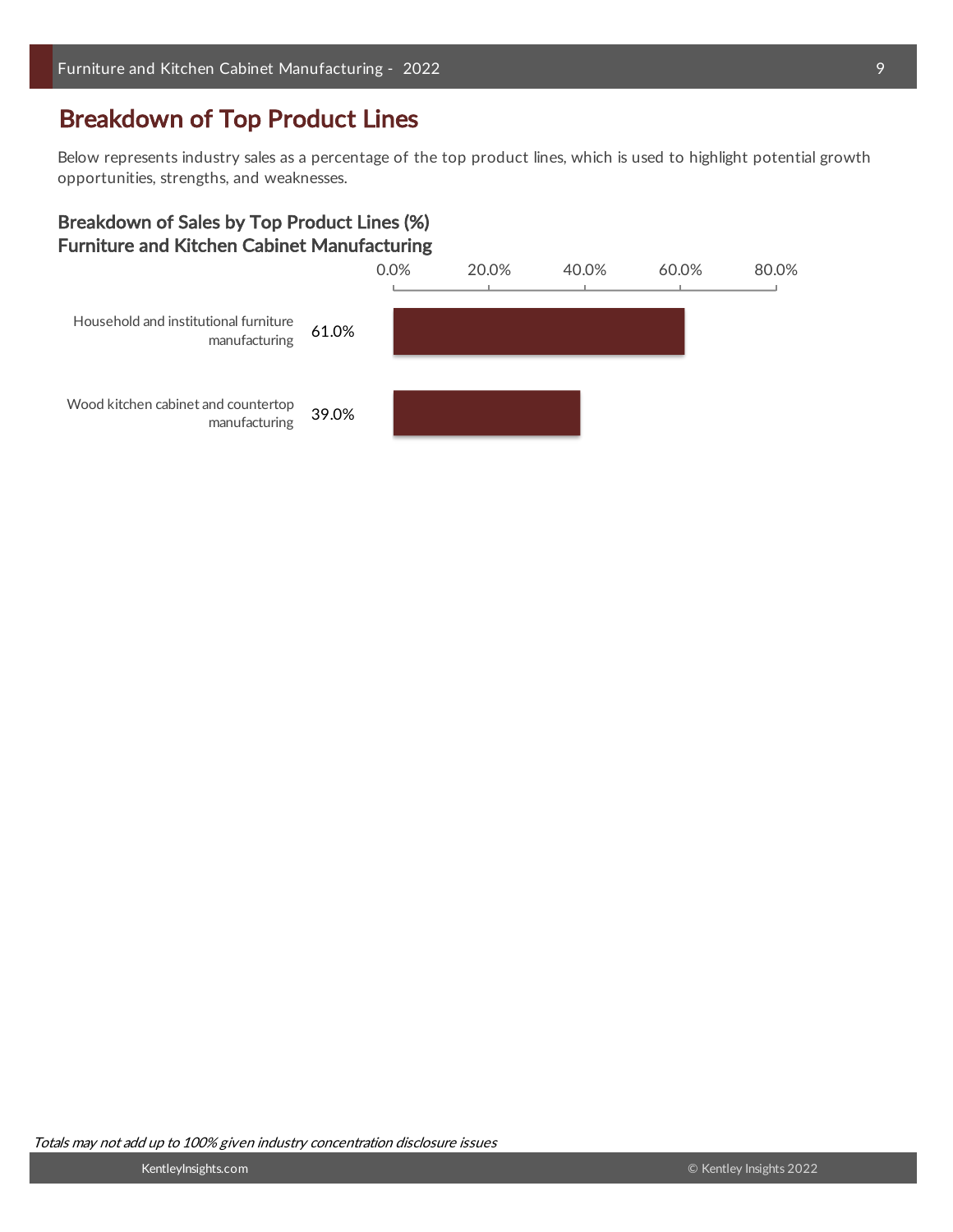# Manufacturing Sector Growth

Below is the size and growth of all of the major manufacturing subsectors, which is typically utilized to understand how an industry is performing against the macro economy.

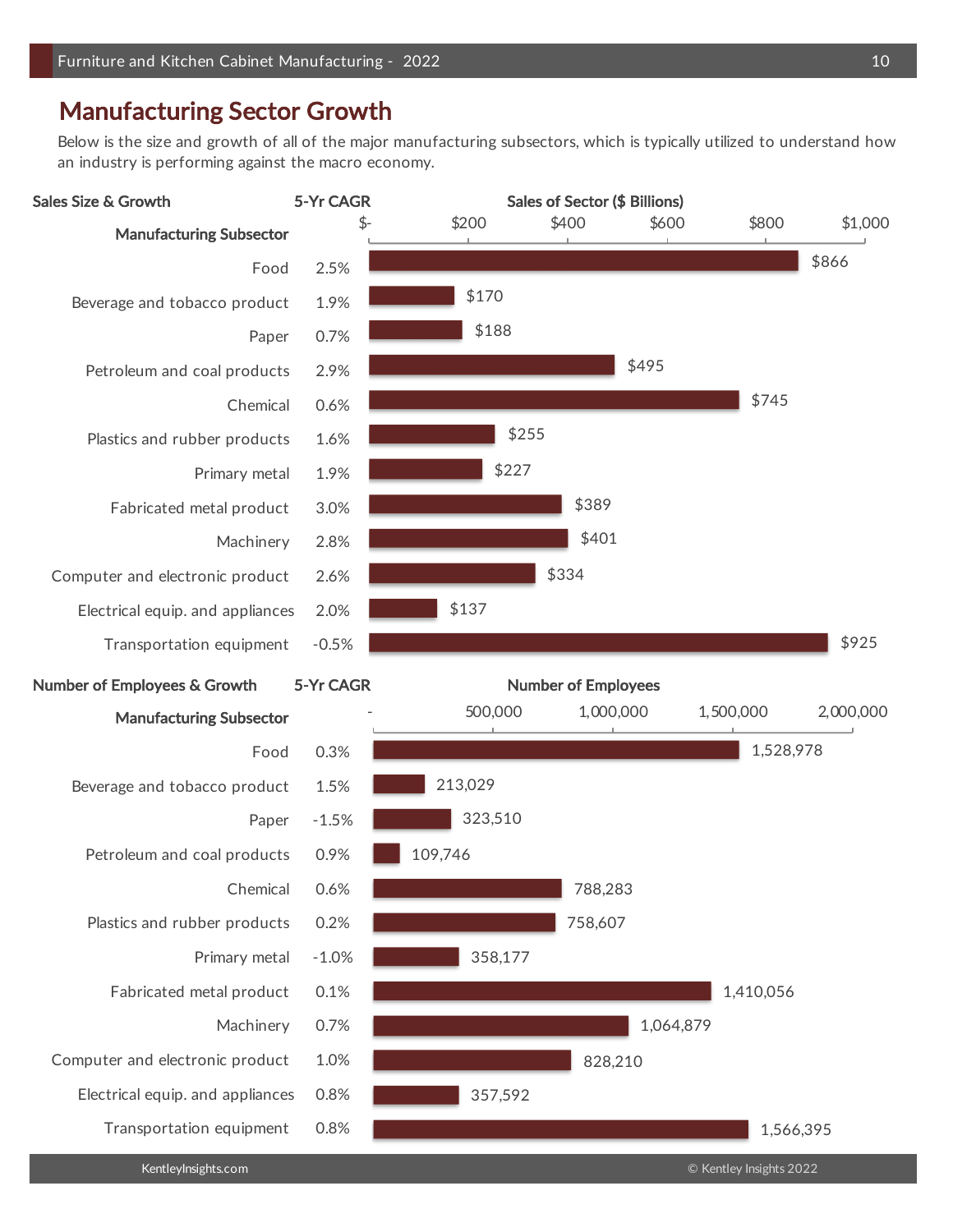# Income vs. Revenue Growth Matrix

Similar to the famous BCG Matrix, though substituting net income margin for relative market share and taking it to the industry level, the Income vs. Revenue Growth Matrix is an insightful tool to create context for an industry and companies. Where is your industry on the matrix? And, more importantly, where does your company fall on the matrix?

Industries which can generate high net income margin and high revenue growth are known as the Star industries, which often attract higher levels of competition chasing the growth. Those that generate low net income margin and low revenue growth are known as the Dogs. Often, Dog industries are very mature, and growth comes from consolidation and driving costs out of the business. Industries with high net income margin and low revenue growth are Cash Cows, which typically are more mature and have less overall investment, but have nice industry dynamics to protect the margins of the industry. Question Mark industries are those that have high revenue growth, but low net income margin. Companies in Question Mark industries, which can drive competitive differentiation and a higher net income margin, can often realize significant profit growth.



Net Income Margin Net Income Margin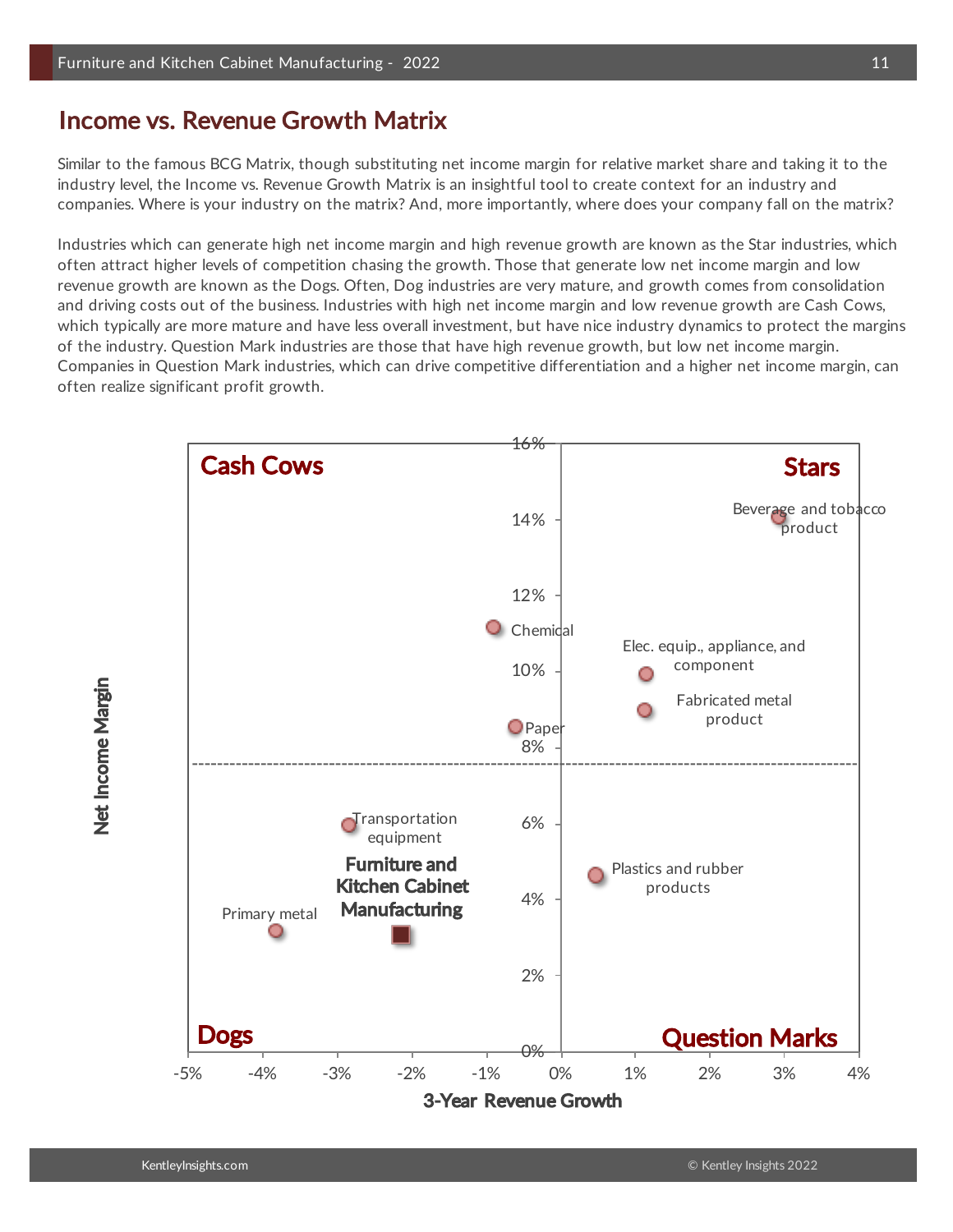# Industry Revenue as a % of State GDP

Industry revenue as a percentage of state GDP is a go-to metric to understand how important your industry is to a state and sometimes the market potential in the states you compete in. "No data" indicates no industry manufacturing facilities or an insufficient sample size.

| Or all illsufficient sample size. |                  |          | 0.00% | 0.50% | 1.00% | 1.50% | 2.00% | 2.50% | 3.00% |
|-----------------------------------|------------------|----------|-------|-------|-------|-------|-------|-------|-------|
|                                   | Rank             |          |       |       |       |       |       |       |       |
| Alabama                           | $\overline{7}$   | 0.42%    |       |       |       |       |       |       |       |
| Alaska                            | 48               | $0.01\%$ |       |       |       |       |       |       |       |
| Arizona                           | 26               | 0.11%    |       |       |       |       |       |       |       |
| Arkansas                          | 9                | 0.29%    |       |       |       |       |       |       |       |
| California                        | 25               | 0.11%    |       |       |       |       |       |       |       |
| Colorado                          | 38               | $0.05\%$ |       |       |       |       |       |       |       |
| Connecticut                       | 42               | $0.04\%$ |       |       |       |       |       |       |       |
| Delaware                          | 47               | $0.01\%$ |       |       |       |       |       |       |       |
| Florida                           | 34               | $0.06\%$ |       |       |       |       |       |       |       |
| Georgia                           | 23               | 0.12%    |       |       |       |       |       |       |       |
| Hawaii                            | 35               | $0.06\%$ |       |       |       |       |       |       |       |
| Idaho                             | 27               | 0.10%    |       |       |       |       |       |       |       |
| Illinois                          | 29               | 0.10%    |       |       |       |       |       |       |       |
| Indiana                           | $\overline{3}$   | 0.64%    |       |       |       |       |       |       |       |
| lowa                              | 20               | 0.14%    |       |       |       |       |       |       |       |
| Kansas                            | 19               | 0.15%    |       |       |       |       |       |       |       |
| Kentucky                          | 21               | 0.14%    |       |       |       |       |       |       |       |
| Louisiana                         | 37               | $0.05\%$ |       |       |       |       |       |       |       |
| Maine                             | 12               | 0.22%    |       |       |       |       |       |       |       |
| Maryland                          | 28               | 0.10%    |       |       |       |       |       |       |       |
| Massachusetts                     | 36               | $0.05\%$ |       |       |       |       |       |       |       |
| Michigan                          | $18\,$           | 0.16%    |       |       |       |       |       |       |       |
| Minnesota                         | $13\,$           | 0.20%    |       |       |       |       |       |       |       |
| Mississippi                       | $\mathbf{1}$     | 2.81%    |       |       |       |       |       |       |       |
| Missouri                          | $17\,$           | 0.17%    |       |       |       |       |       |       |       |
| Montana                           | 33               | $0.06\%$ |       |       |       |       |       |       |       |
| Nebraska                          | 46               | $0.03\%$ |       |       |       |       |       |       |       |
| Nevada                            | 43               | $0.04\%$ |       |       |       |       |       |       |       |
| New Hampshire no data             |                  | no data  |       |       |       |       |       |       |       |
| New Jersey                        | 41               | $0.04\%$ |       |       |       |       |       |       |       |
| New Mexico                        | 44               | $0.04\%$ |       |       |       |       |       |       |       |
| New York                          | 32               | $0.06\%$ |       |       |       |       |       |       |       |
| North Carolina                    | $\overline{2}$   | 0.76%    |       |       |       |       |       |       |       |
| North Dakota                      | 16               | 0.17%    |       |       |       |       |       |       |       |
| Ohio                              | 11               | 0.26%    |       |       |       |       |       |       |       |
| Oklahoma                          | 39               | $0.04\%$ |       |       |       |       |       |       |       |
| Oregon                            | 22               | 0.13%    |       |       |       |       |       |       |       |
| Pennsylvania                      | 15               | 0.18%    |       |       |       |       |       |       |       |
| Rhode Island no data              |                  | no data  |       |       |       |       |       |       |       |
| South Carolina                    | 40               | $0.04\%$ |       |       |       |       |       |       |       |
| South Dakota                      | $\overline{5}$   | 0.46%    |       |       |       |       |       |       |       |
| Tennessee                         | 10 <sup>°</sup>  | 0.26%    |       |       |       |       |       |       |       |
| Texas                             | 24               | 0.11%    |       |       |       |       |       |       |       |
| Utah                              | $\, 8$           | 0.41%    |       |       |       |       |       |       |       |
| Vermont                           | $\boldsymbol{6}$ | 0.42%    |       |       |       |       |       |       |       |
| Virginia                          |                  | 0.18%    |       |       |       |       |       |       |       |
| Washington                        | 14<br>31         | $0.07\%$ |       |       |       |       |       |       |       |
|                                   |                  | $0.08\%$ |       |       |       |       |       |       |       |
| West Virginia                     | 30               |          |       |       |       |       |       |       |       |
| Wisconsin                         | $\overline{4}$   | 0.46%    |       |       |       |       |       |       |       |
| Wyoming                           | 45               | $0.04\%$ |       |       |       |       |       |       |       |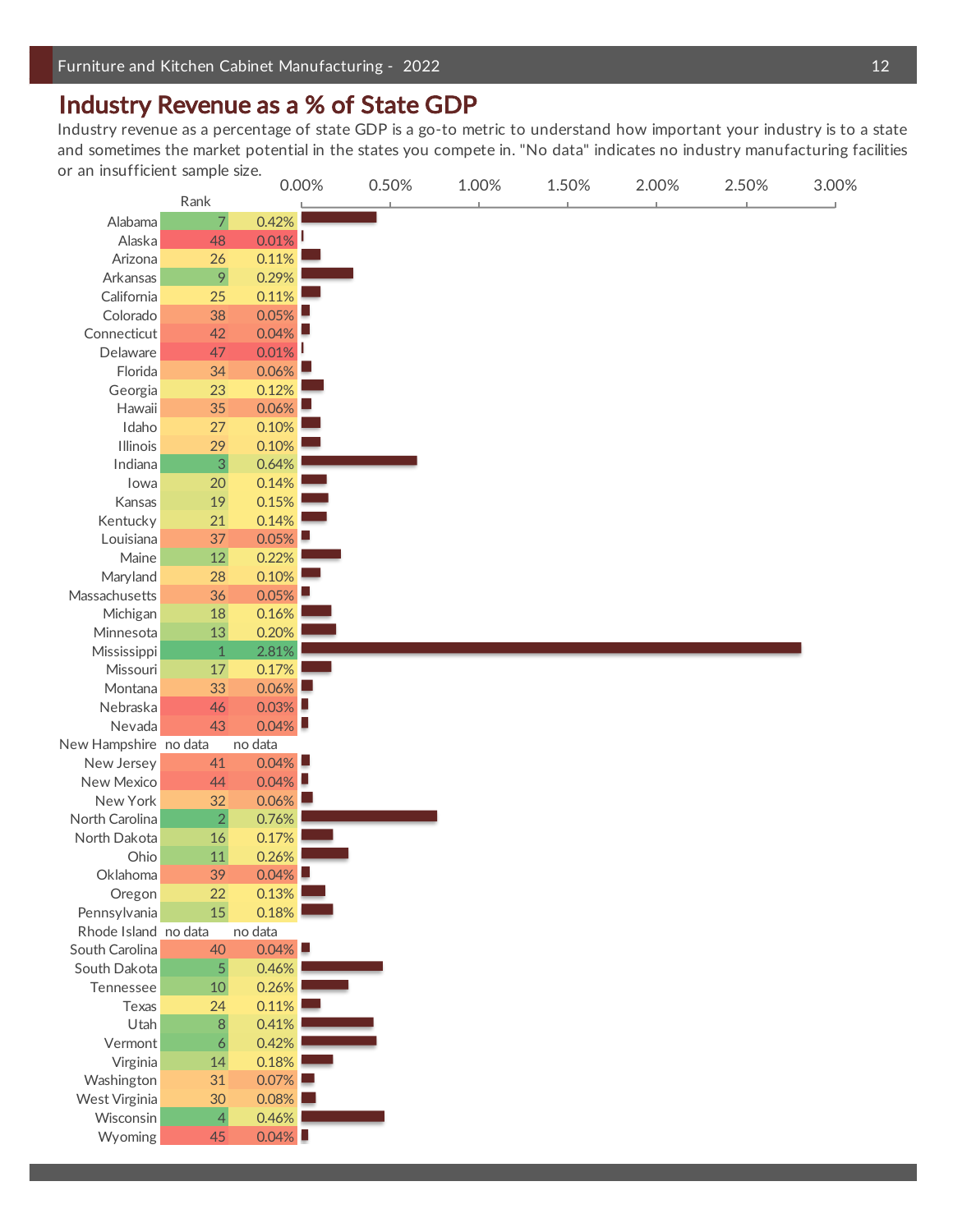# Industry Revenue as a % of State Manufacturing GDP

Industry revenue as a percentage of state manufacturing GDP is a go-to metric to understand how important your industry is to a state's manufacturing sector. "No data" indicates an insufficient sample size.

|                       | Rank                     |          | 0.00% | 1.00% | 2.00% | 3.00% | 4.00% | 5.00% |
|-----------------------|--------------------------|----------|-------|-------|-------|-------|-------|-------|
| Alabama               | 13                       | 0.75%    |       |       |       |       |       |       |
| Alaska                | 46                       | $0.07\%$ |       |       |       |       |       |       |
| Arizona               | $12\,$                   | 0.76%    |       |       |       |       |       |       |
| Arkansas              | 19                       | 0.61%    |       |       |       |       |       |       |
| California            | $17\,$                   | 0.66%    |       |       |       |       |       |       |
| Colorado              | 29                       | 0.36%    |       |       |       |       |       |       |
| Connecticut           | 40                       | 0.21%    |       |       |       |       |       |       |
| Delaware              | 47                       | $0.05\%$ |       |       |       |       |       |       |
| Florida               | 18                       | 0.65%    |       |       |       |       |       |       |
| Georgia               | 25                       | 0.49%    |       |       |       |       |       |       |
| Hawaii                | $15\,$                   | 0.70%    |       |       |       |       |       |       |
| Idaho                 | 27                       | 0.43%    |       |       |       |       |       |       |
| <b>Illinois</b>       | 32                       | 0.32%    |       |       |       |       |       |       |
| Indiana               | $\overline{\mathcal{L}}$ | 1.01%    |       |       |       |       |       |       |
| lowa                  | 39                       | 0.23%    |       |       |       |       |       |       |
| Kansas                | 33                       | 0.31%    |       |       |       |       |       |       |
| Kentucky              | 38                       | 0.23%    |       |       |       |       |       |       |
| Louisiana             | 48                       | $0.05\%$ |       |       |       |       |       |       |
| Maine                 | $\mathcal{P}$            | 0.93%    |       |       |       |       |       |       |
| Maryland              | $\boldsymbol{6}$         | 1.10%    |       |       |       |       |       |       |
| Massachusetts         | 30                       | 0.35%    |       |       |       |       |       |       |
| Michigan              | 28                       | 0.37%    |       |       |       |       |       |       |
| Minnesota             | <b>20</b>                | 0.61%    |       |       |       |       |       |       |
| Mississippi           | 1                        | 4.75%    |       |       |       |       |       |       |
| Missouri              | 24                       | 0.50%    |       |       |       |       |       |       |
| Montana               | 35                       | 0.28%    |       |       |       |       |       |       |
| Nebraska              | 45                       | $0.08\%$ |       |       |       |       |       |       |
| Nevada                | 26                       | 0.44%    |       |       |       |       |       |       |
| New Hampshire no data |                          | no data  |       |       |       |       |       |       |
| New Jersey            | 37                       | 0.25%    |       |       |       |       |       |       |
| New Mexico            | 42                       | 0.13%    |       |       |       |       |       |       |
| New York              | 11                       | 0.77%    |       |       |       |       |       |       |
| North Carolina        | $\sqrt{2}$               | 2.22%    |       |       |       |       |       |       |
| North Dakota          | $16\,$                   | 0.67%    |       |       |       |       |       |       |
| Ohio                  | 22                       | 0.58%    |       |       |       |       |       |       |
| Oklahoma              | 43                       | $0.12\%$ |       |       |       |       |       |       |
| Oregon                | 23                       | 0.54%    |       |       |       |       |       |       |
| Pennsylvania          | 21                       | 0.60%    |       |       |       |       |       |       |
| Rhode Island no data  |                          | no data  |       |       |       |       |       |       |
| South Carolina        | 44                       | $0.11\%$ |       |       |       |       |       |       |
| South Dakota          | $\sqrt{5}$               | 1.55%    |       |       |       |       |       |       |
| Tennessee             | 14                       | 0.70%    |       |       |       |       |       |       |
| Texas                 | 34                       | 0.28%    |       |       |       |       |       |       |
| Utah                  | $\sqrt{3}$               | 1.57%    |       |       |       |       |       |       |
| Vermont               | 4                        | 1.57%    |       |       |       |       |       |       |
| Virginia              | $\, 8$                   | 1.00%    |       |       |       |       |       |       |
| Washington            | 31                       | 0.33%    |       |       |       |       |       |       |
| West Virginia         | 36                       | 0.26%    |       |       |       |       |       |       |
| Wisconsin             | $10\,$                   | 0.91%    |       |       |       |       |       |       |
| Wyoming               | 41                       | 0.13%    |       |       |       |       |       |       |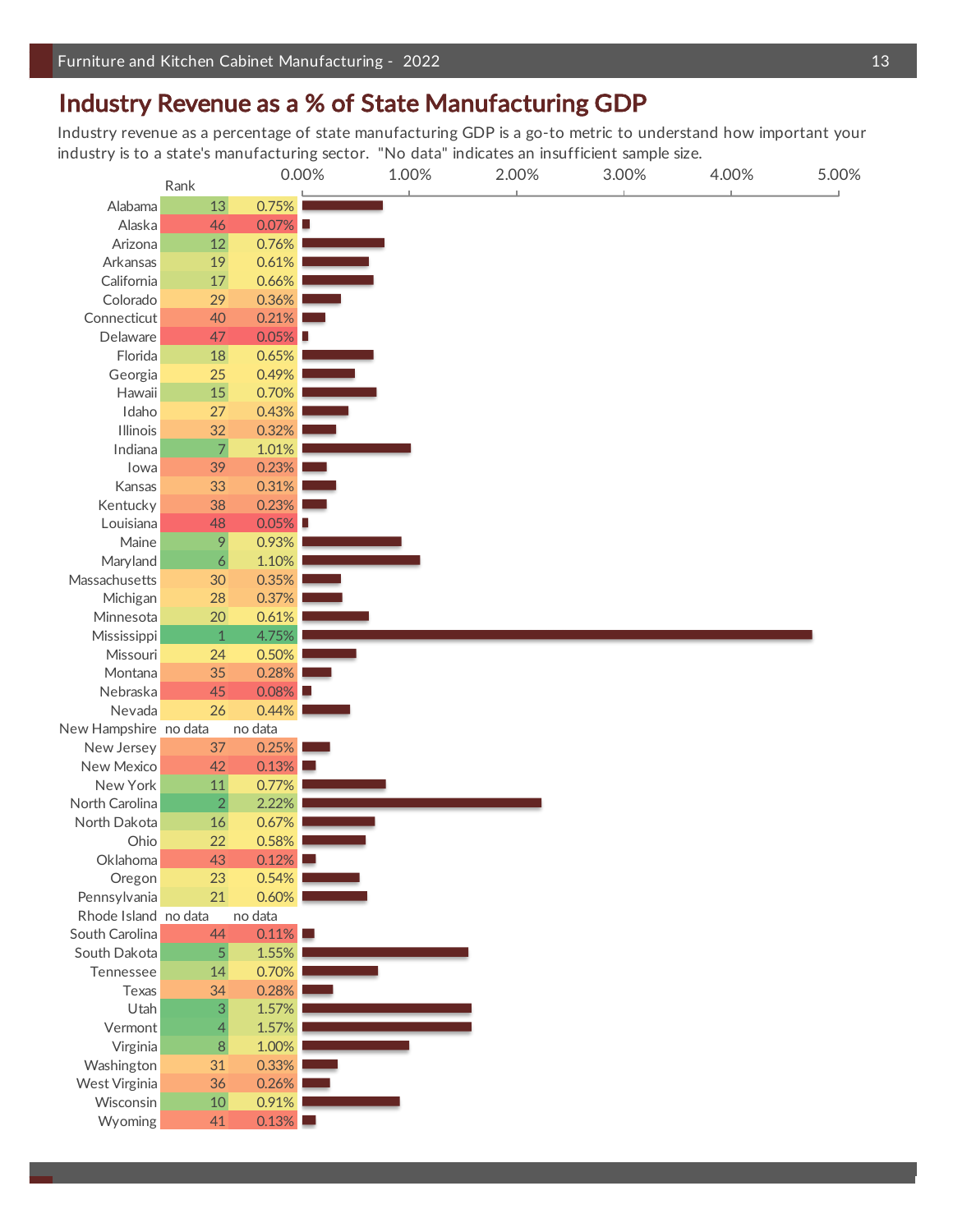# Sales per Company by State

Sales per company highlights the competitive intensity and leverage of companies in a state. Those states with high sales per company most likely face increasing competition. "No data" indicates no industry manufacturing facilities or an insufficient sample size.

|                             | Rank             | \$000s         | 5,000 | 10,000 | 15,000 | 20,000 | 25,000 | 30,000 |
|-----------------------------|------------------|----------------|-------|--------|--------|--------|--------|--------|
| Alabama                     | $6\phantom{a}$   | 5,008          |       |        |        |        |        |        |
| Alaska                      | 47               | 544            |       |        |        |        |        |        |
| Arizona                     | 23               | 2,484          |       |        |        |        |        |        |
| Arkansas                    | 12               | 3,807          |       |        |        |        |        |        |
| California                  | 19               | 2,830          |       |        |        |        |        |        |
| Colorado                    | 39               | 976            |       |        |        |        |        |        |
| Connecticut                 | 40               | 959            |       |        |        |        |        |        |
| Delaware                    | 44               | 623            |       |        |        |        |        |        |
| Florida                     | 42               | 925            |       |        |        |        |        |        |
| Georgia                     | 22               | 2,495          |       |        |        |        |        |        |
| Hawaii                      | 32               | 1,640          |       |        |        |        |        |        |
| Idaho                       | 41               | 927            |       |        |        |        |        |        |
| Illinois                    | 20               | 2,548          |       |        |        |        |        |        |
| Indiana                     | $\mathfrak{Z}$   | 8,356          |       |        |        |        |        |        |
| lowa                        | 24               | 2,455          |       |        |        |        |        |        |
| Kansas                      | 11               | 3,811          |       |        |        |        |        |        |
| Kentucky                    | 18               | 3,006          |       |        |        |        |        |        |
| Louisiana                   | 36               | 1,275          |       |        |        |        |        |        |
| Maine                       | 26               | 2,219          |       |        |        |        |        |        |
| Maryland                    | $101$            | 3,922          |       |        |        |        |        |        |
| Massachusetts               | 29               | 1,796          |       |        |        |        |        |        |
| Michigan                    | 14               | 3,761          |       |        |        |        |        |        |
| Minnesota                   | 25               | 2,350          |       |        |        |        |        |        |
| Mississippi                 |                  | 27,062         |       |        |        |        |        |        |
| Missouri                    | 21               | 2,526          |       |        |        |        |        |        |
| Montana                     | 48               | 398            |       |        |        |        |        |        |
| Nebraska                    | 38               | 1,043          |       |        |        |        |        |        |
| Nevada                      | 34               | 1,333          |       |        |        |        |        |        |
| New Hampshire no data       |                  | no data        |       |        |        |        |        |        |
| New Jersey                  | 35               | 1,279          |       |        |        |        |        |        |
| New Mexico                  | 46               | 573            |       |        |        |        |        |        |
| New York                    | 30               | 1,769          |       |        |        |        |        |        |
| North Carolina              | $\overline{2}$   | 10,060         |       |        |        |        |        |        |
| North Dakota                | 27               | 2,156          |       |        |        |        |        |        |
| Ohio                        | $\,8\,$          | 4,754          |       |        |        |        |        |        |
| Oklahoma                    | 37               | 1,194          |       |        |        |        |        |        |
| Oregon                      | 33               | 1,500          |       |        |        |        |        |        |
| Pennsylvania                | 16               | 3,326          |       |        |        |        |        |        |
| Rhode Island no data        |                  | no data        |       |        |        |        |        |        |
| South Carolina              | 43               | 860            |       |        |        |        |        |        |
| South Dakota                |                  | 4,994          |       |        |        |        |        |        |
| Tennessee                   | $\overline{5}$   | 5,102          |       |        |        |        |        |        |
| Texas                       | 13               | 3,777          |       |        |        |        |        |        |
| Utah                        | $\boldsymbol{9}$ | 4,082          |       |        |        |        |        |        |
| Vermont                     | 17               | 3,022          |       |        |        |        |        |        |
|                             |                  |                |       |        |        |        |        |        |
| Virginia                    | 15<br>31         | 3,752<br>1,684 |       |        |        |        |        |        |
| Washington<br>West Virginia | 28               | 2,007          |       |        |        |        |        |        |
| Wisconsin                   | $\overline{4}$   | 6,231          |       |        |        |        |        |        |
| Wyoming                     | 45               | 617            |       |        |        |        |        |        |
|                             |                  |                |       |        |        |        |        |        |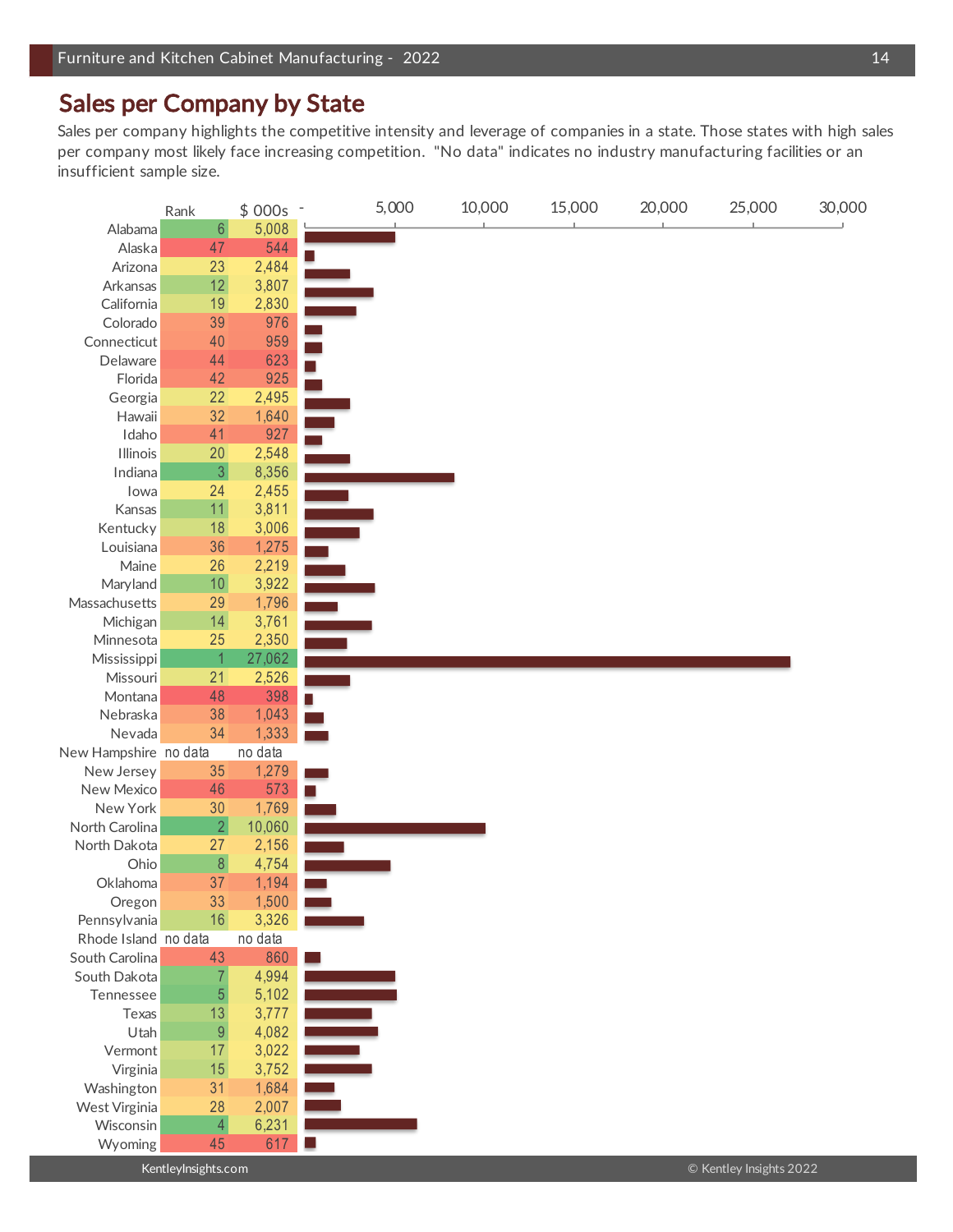# Producer Price Index (PPI)

Understanding the producer pricing dynamics of an industry is critical to help inform the decisions of a company. Below is the historical and forecasted producer pricing index of the industry, and the seasonality of PPI over the past 4 years.

# Furniture and Kitchen Cabinet Manufacturing Producer Pricing Index

(Indexed at 100 in 2006)



Compound Annual Growth Rate 3.2% 3-Year 2.5% 5-Year

# Furniture and Kitchen Cabinet Manufacturing Industry PPI

|      | (Indexed at 100 in 2006) |      |      |      | 0.50 | 1.00 | 1.50 | 2.00               |
|------|--------------------------|------|------|------|------|------|------|--------------------|
|      | 2019                     | 2020 | 2021 | 2022 |      |      |      |                    |
| Jan. | 1.24                     | 1.27 | 1.27 | 1.46 |      |      |      |                    |
| Feb. | 1.24                     | 1.26 | 1.28 | 1.49 |      |      |      |                    |
| Mar. | 1.24                     | 1.27 | 1.28 | 1.50 |      |      |      |                    |
| Apr. | 1.24                     | 1.27 | 1.30 | 1.52 |      |      |      |                    |
| May  | 1.25                     | 1.27 | 1.32 |      |      |      |      | 2019               |
| Jun. | 1.25                     | 1.27 | 1.35 |      |      |      |      | $-2020$<br>$-2021$ |
| Jul. | 1.25                     | 1.27 | 1.36 |      |      |      |      | $-2022$            |
| Aug. | 1.25                     | 1.27 | 1.38 |      |      |      |      |                    |
| Sep. | 1.26                     | 1.27 | 1.39 |      |      |      |      |                    |
| Oct. | 1.26                     | 1.27 | 1.40 |      |      |      |      |                    |
| Nov. | 1.26                     | 1.27 | 1.42 |      |      |      |      |                    |
| Dec. | 1.26                     | 1.27 | 1.43 |      |      |      |      |                    |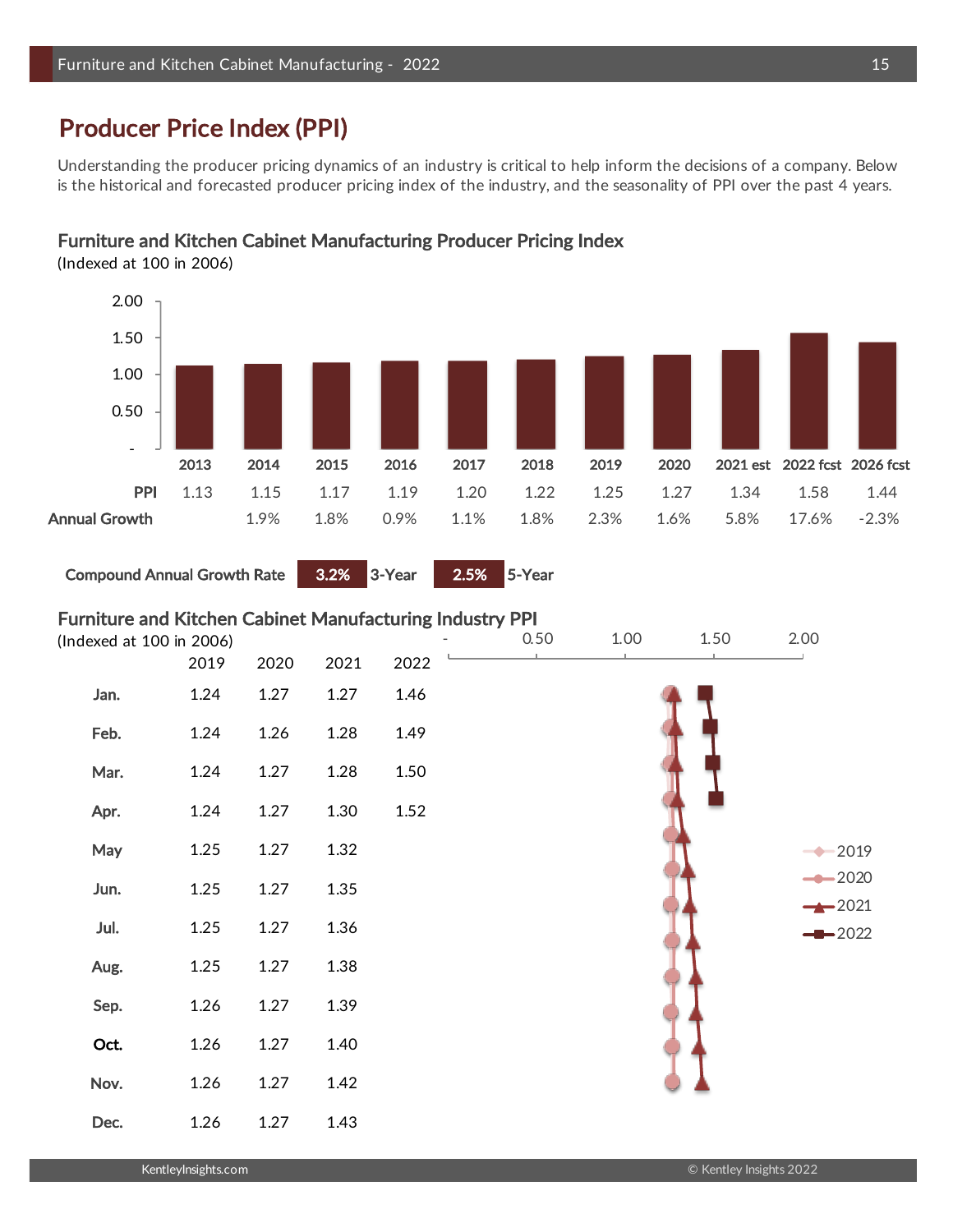# Consolidation Analysis

While industry level benchmarks are useful, digging into the growth and consolidation dynamics by the size of companies (e.g., 0-4 employees = small company, 500+ employees = large company) can provide deep context and insight into the competitive dynamics. Below you have the number of companies, facilities and facilities per company by business size and growth.

# Furniture and Kitchen Cabinet Manufacturing



|           | <b>Number of Facilities</b> |       |       |        |        |        |        | Number of Locations - Growth (%) |    |    |     |
|-----------|-----------------------------|-------|-------|--------|--------|--------|--------|----------------------------------|----|----|-----|
|           |                             |       |       | $-25%$ | $-20%$ | $-15%$ | $-10%$ | $-5%$                            | 0% | 5% | 10% |
|           | <b>Company Size</b>         | 2012  | 2020  |        |        |        |        |                                  |    |    |     |
|           | $0 - 4$                     | 6,516 | 5,261 |        | $-19%$ |        |        |                                  |    |    |     |
|           | $5 - 9$                     | 2,247 | 1.994 |        |        | $-11%$ |        |                                  |    |    |     |
| Employees | $10 - 19$                   | 1,267 | 1,284 |        |        |        |        |                                  |    | 1% |     |
| $\sigma$  | $20 - 99$                   | 1,106 | 1,150 |        |        |        |        |                                  |    | 4% |     |
| Number    | 100-499                     | 352   | 335   |        |        |        |        | $-5%$                            |    |    |     |
|           | $500+$                      | 239   | 211   |        |        | $-12%$ |        |                                  |    |    |     |

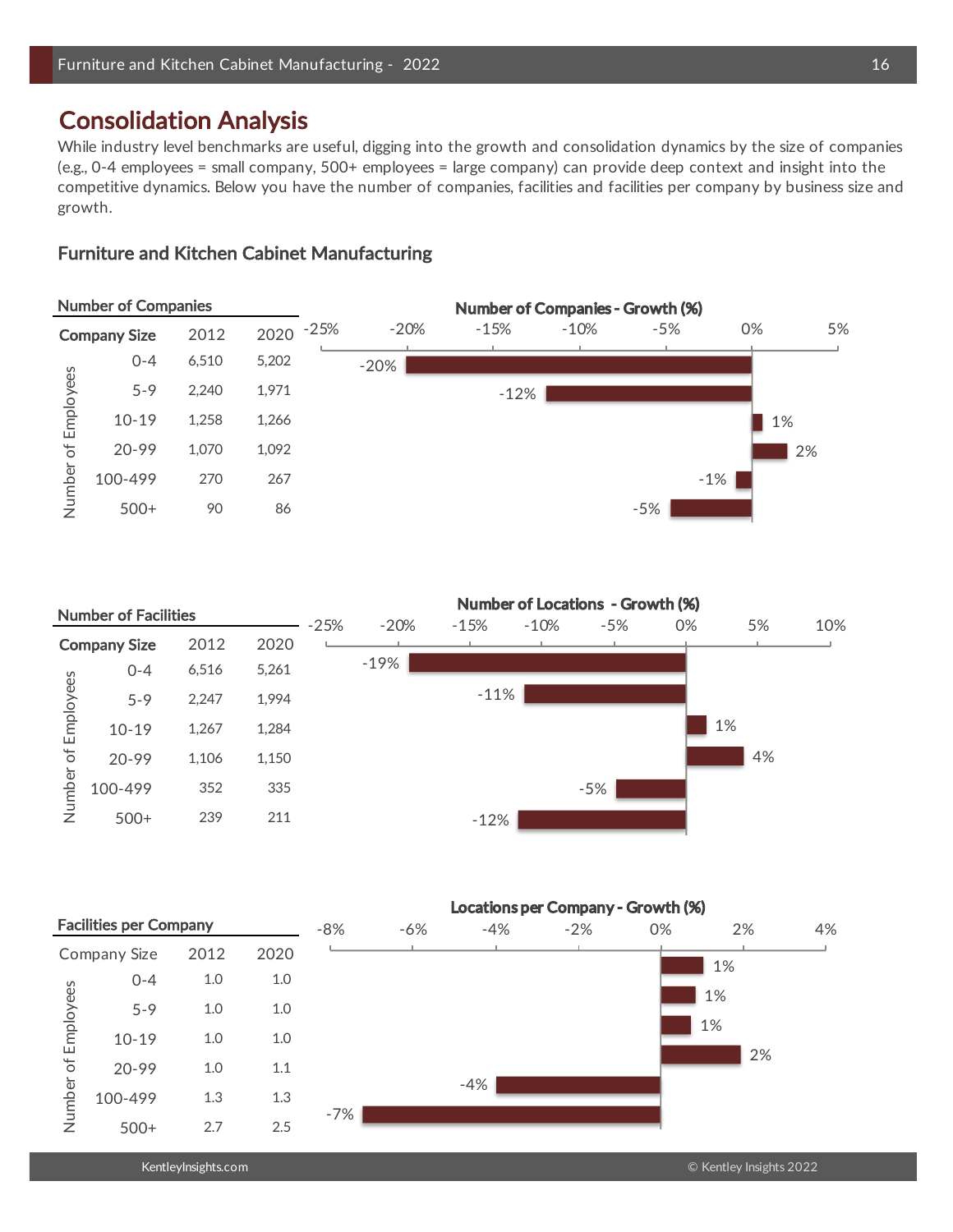# Employment by Business Size

Employment dynamics by size of company highlights a deeper level of insight into what size companies are growing and shrinking. Below are metrics on employees , employees per company, and employees per facility segmented by business size with growth figures.

# Furniture and Kitchen Cabinet Manufacturing



|           | <b>Employees per Company</b> |       |       |    |    | <b>Employees per Company - Growth (%)</b> |     |     |
|-----------|------------------------------|-------|-------|----|----|-------------------------------------------|-----|-----|
|           | <b>Company Size</b>          | 2012  | 2020  | 0% | 5% | 10%                                       | 15% | 20% |
|           | $0 - 4$                      | 1.8   | 2.0   |    |    | 7%                                        |     |     |
| Employees | $5 - 9$                      | 6.5   | 7.0   |    | 6% |                                           |     |     |
|           | $10 - 19$                    | 13.5  | 14.2  |    | 5% |                                           |     |     |
| $\sigma$  | 20-99                        | 39.1  | 40.5  |    | 4% |                                           |     |     |
| Number    | 100-499                      | 166.6 | 184.6 |    |    | 11%                                       |     |     |
|           | $500+$                       | 793.6 | 941.5 |    |    |                                           |     | 19% |
|           |                              |       |       |    |    |                                           |     |     |

Employees per Location - Growth (%) Employees per Facility 0% 5% 10% 15% 20% 25% 30% **Company Size** 2012 2020 6% 0-4 1.8 2.0 6% 230 204 0.4% Number of Employees Number of Employees6% 5-9 6.5 6.9 6% 231 205 1.3% 5% 10-19 13.4 14.0 5% 232 206 2.8% 2% 20-99 37.9 38.5 2% 233 208 7.8% 100-499 127.8 147.4 15% 234 209 26.3% 15% 28% 500+ 298.8 382.1 28% 236.31 382.1 386.31 386.31 386.31 386.31 386.31 386.31 386.31 386.31 386.31 386.31 387.31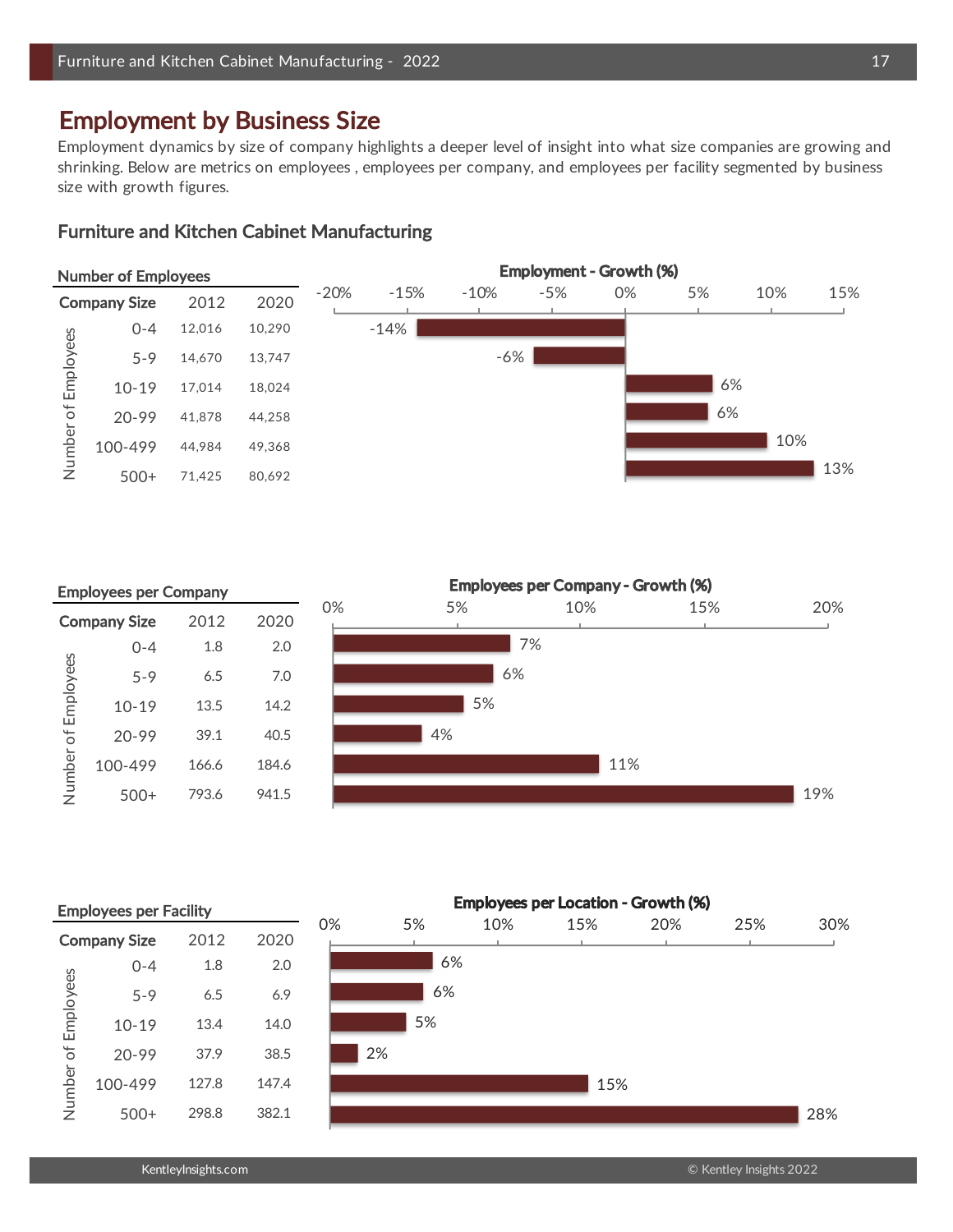# Subsector Consolidation Analysis (1/2)

Comparing your company's growth versus the other manufacturing subsectors can provide broader strategic context. Below are the growth rates of number of companies and facilities in the major manufacturing subsectors.



5 -Year CAGR (%) - Number of Companies



# 5-Yr. Growth in # of Facilities

Beverage and tobacco product Petroleum and coal products Chemical Plastics and rubber products Primary metal Fabricated metal product Machinery Computer and electronic product Electrical equip. and appliances Transportation equipment Furniture and Kitchen Cabinet Manufacturing 0.7%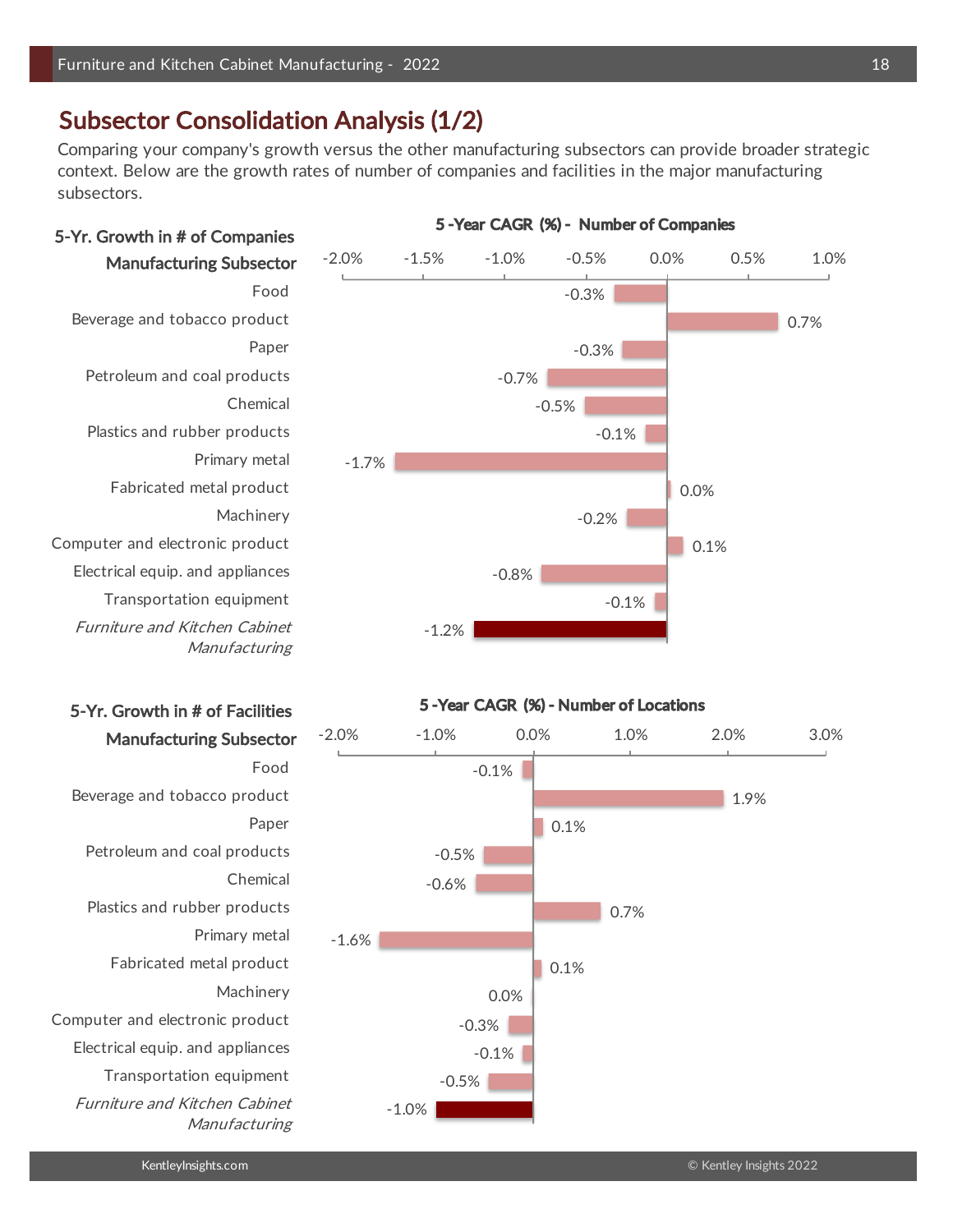# Subsector Consolidation Analysis (2/2)

Below are the growth metrics for facilities per company and employees per company across the major manufacturing subsectors.

### 5-Yr. Growth - Facilities per Co.

Manufacturing Subsector Beverage and tobacco product Petroleum and coal products  $Chemical$ Plastics and rubber products Primary metal Fabricated metal product Machinery Computer and electronic product Electrical equip. and appliances Transportation equipment Furniture and Kitchen Cabinet Manufacturing

# 5-Yr. Growth - Empl. per Co.





#### 5 -Year CAGR (%) - Employees per Company Growth

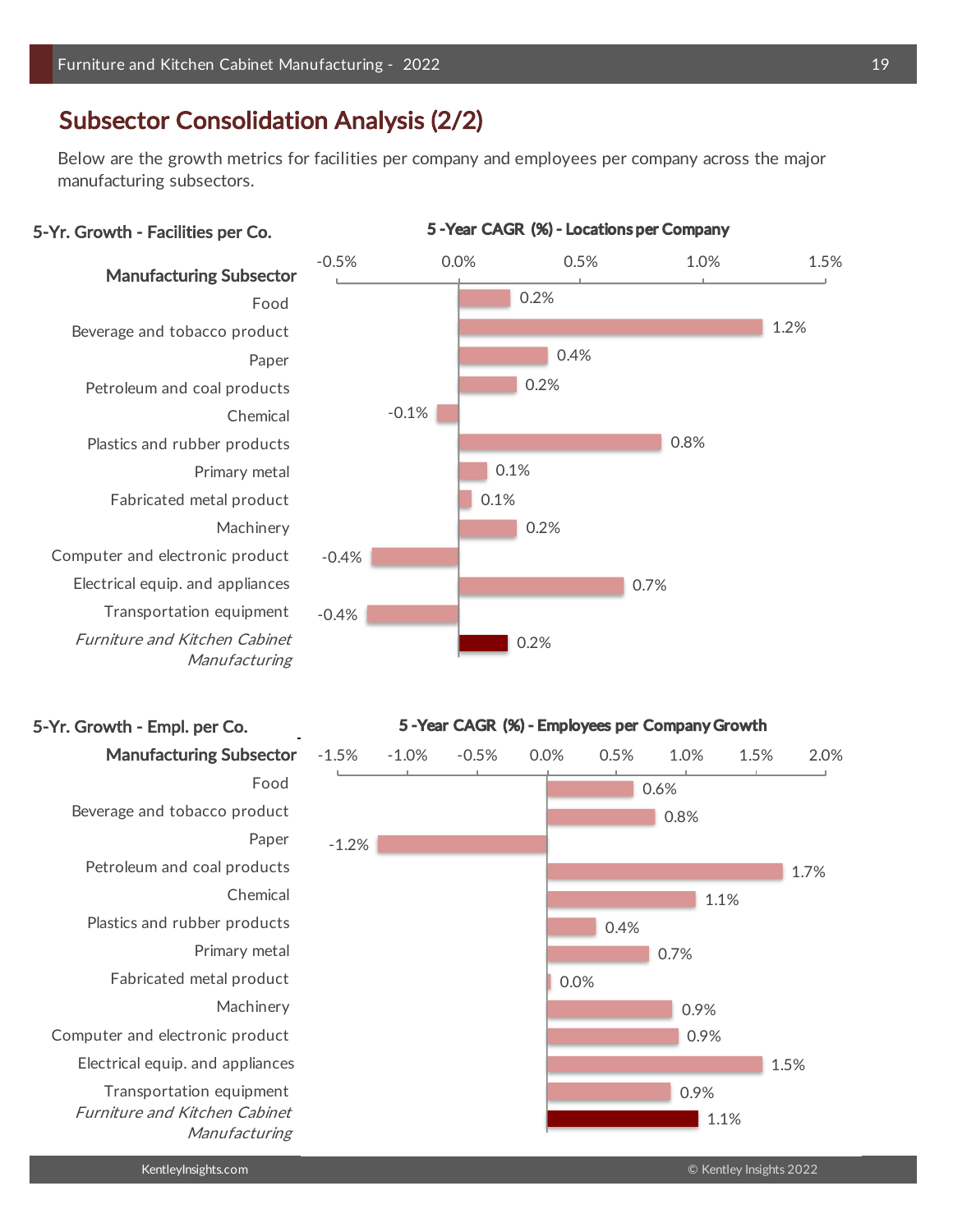# Section Two

# Costs, Capital & Profit Benchmarks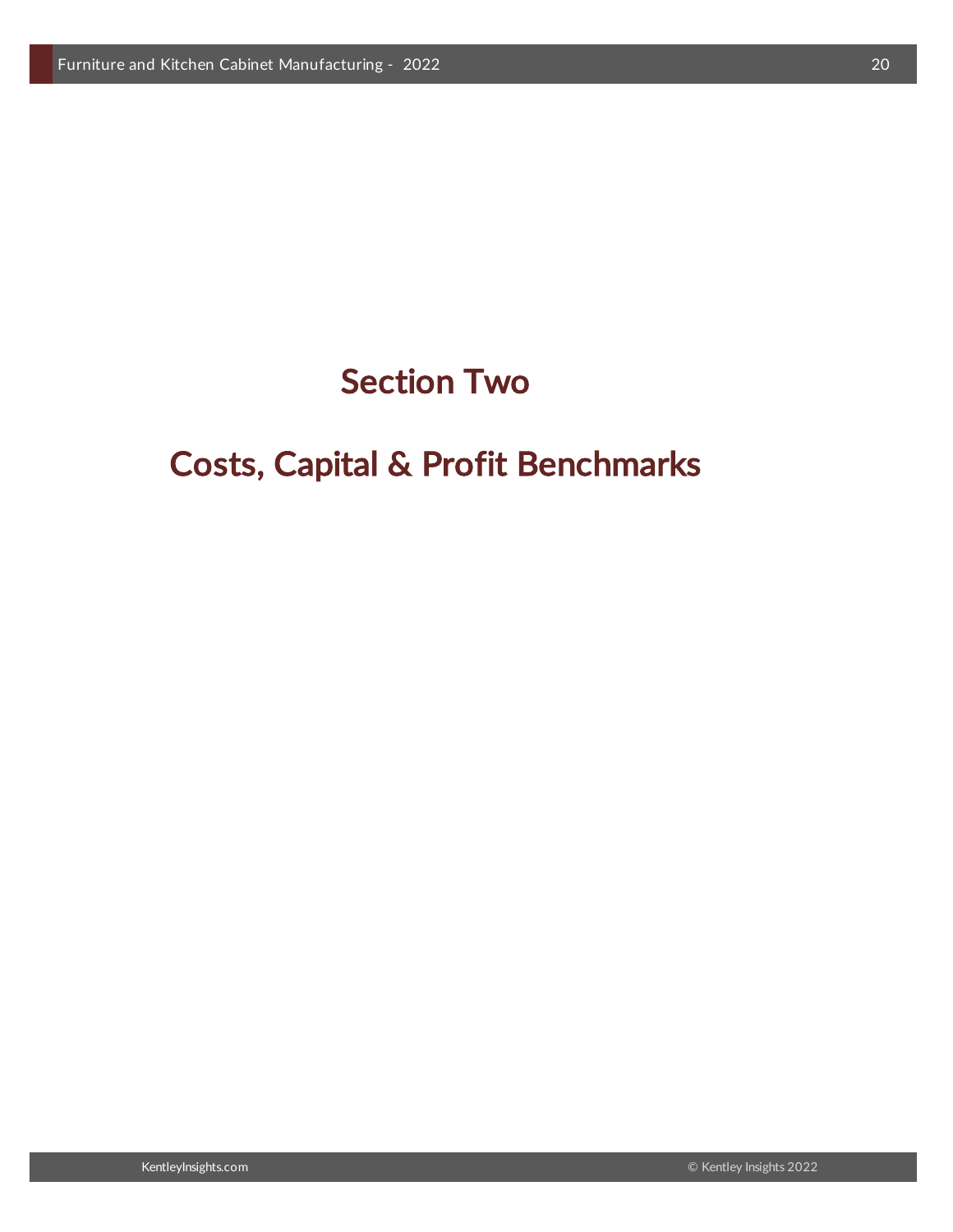# Profitability & Financial Ratio Analysis

Below are benchmarks for the percent of companies that are profitable, average net income as a percent of revenues, and financial ratios including total asset turnover, fixed asset turnover, fixed assets to total assets ratio, total assets to total liabilities ratio, return on sales, return on total assets, return on net worth, total liabilities to net worth ratio, fixed assets to net worth ratio, and solvency ratio.

### Percent of Companies that are Profitable

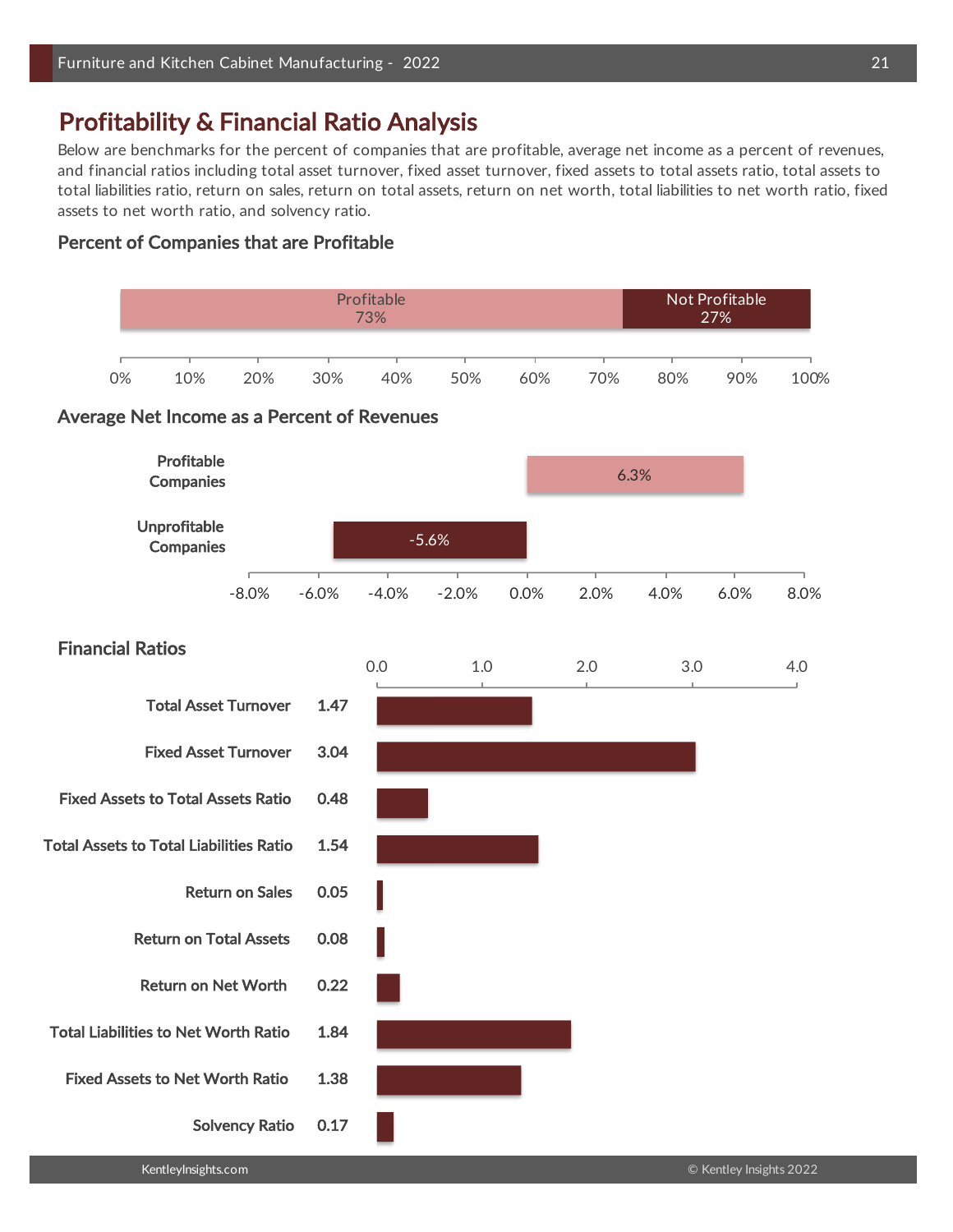# Operating Expenses

Below is total industry operating expense, industry revenue vs. industry opex growth, and opex as a percentage of revenue for Furniture and Kitchen Cabinet Manufacturing. The data sets include historicals and forecasts.

# Industry Operating Expenses



# Industry Revenue vs. Operating Expense Growth



# Operating Expense as a Percent of Revenues

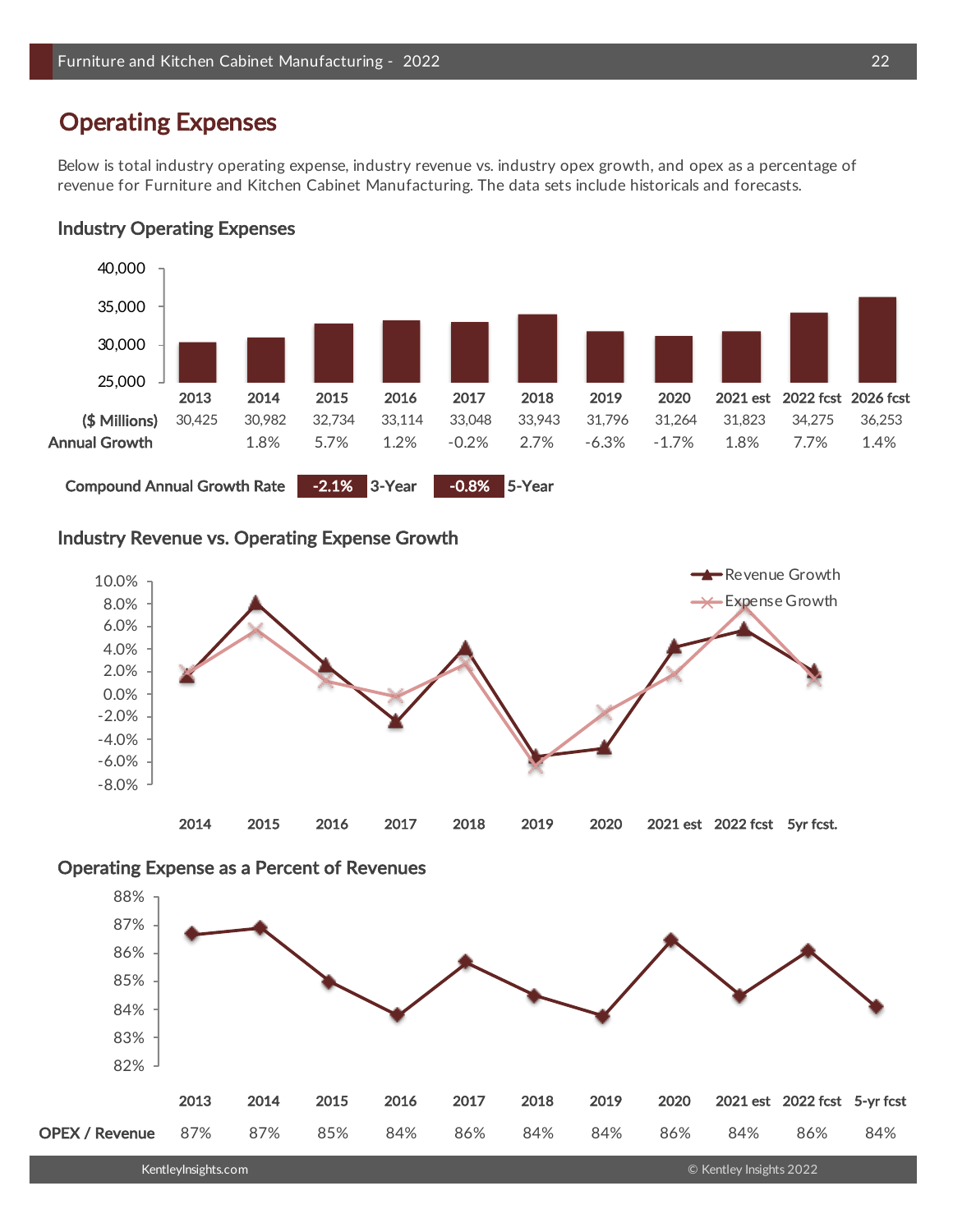# Operating Expenses per Company & Facility

Given the dynamics of company and facility growth and consolidation in the industry, it is important to normalize operating expense growth by company and facility, which are below. This serves as a better benchmark for operating expense comparisons.



### Industry Operating Expenses per Company

Compound Annual Growth Rate -1.5% 3-Year 0.2% 5-Year

# Revenue Growth per Facility vs. Operating Expense Growth per Facility

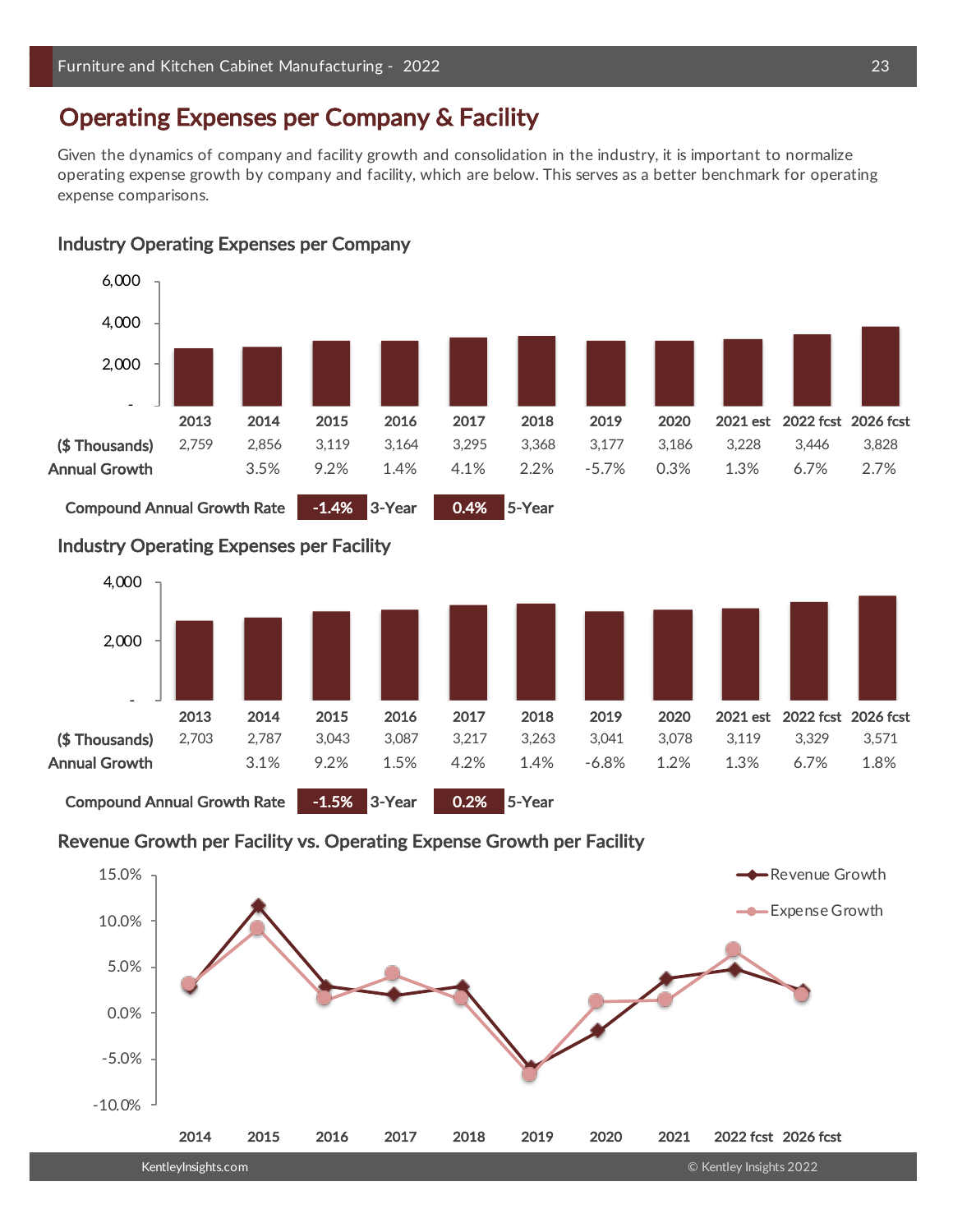# Operating Expense Detail

Below outlines the breakdown of operating expenses, broken down by employee, property, equipment, IT, and other categories. Operating expense detail is typically used in a gap analysis to highlight opportunities where a company has variances to the benchmark expense data.

# Operating Cost Breakdown

| <b>Employee Expenses</b>                              | 33.7%  | 0% | 20% | 40% | 60% |
|-------------------------------------------------------|--------|----|-----|-----|-----|
| Annual Payroll                                        | 26.3%  |    |     |     |     |
| Health insurance                                      | 2.9%   |    |     |     |     |
| Defined benefit pension plans                         | 0.1%   |    |     |     |     |
| Defined contribution plans                            | 0.4%   |    |     |     |     |
| Other fringe benefits                                 | 2.9%   |    |     |     |     |
| Temporary staff                                       | 1.1%   |    |     |     |     |
| <b>Cost of Materials</b>                              | 52.5%  |    |     |     |     |
| Cost of materials, parts, containers, packaging, etc. | 48.8%  |    |     |     |     |
| Cost of resale                                        | 2.0%   |    |     |     |     |
| Cost of electricity and fuels                         | 1.0%   |    |     |     |     |
| Cost of contract work                                 | 0.8%   |    |     |     |     |
| <b>Buildings and Equipment</b>                        | 5.4%   |    |     |     |     |
| Capex for machinery and equipment                     | 1.9%   |    |     |     |     |
| Rental or lease for machinery and equipment           | 0.5%   |    |     |     |     |
| Capex for buildings and structures                    | 0.5%   |    |     |     |     |
| Rental or lease for buildings and structures          | 1.6%   |    |     |     |     |
| Repair and maintenance of buildings and machinery     | 0.9%   |    |     |     |     |
| <b>Other Operating Expenses</b>                       | 8.4%   |    |     |     |     |
| Professional and technical services                   | 0.6%   |    |     |     |     |
| IT software and hardware                              | 0.4%   |    |     |     |     |
| Data processing and communications                    | 0.3%   |    |     |     |     |
| Advertising                                           | 0.6%   |    |     |     |     |
| Refuse removal                                        | 0.2%   |    |     |     |     |
| Taxes and license fees                                | 0.4%   |    |     |     |     |
| All other operating expenses                          | 5.7%   |    |     |     |     |
| <b>Inventory Breakdown</b>                            |        |    |     |     |     |
| المقطوع ويواسط والمقطوع والمتاريخ والمتواري           | 44.001 |    |     |     |     |

| Inventory (as a % of total receipts) | 11.3% |
|--------------------------------------|-------|
| Finished goods inventory             | 3.9%  |
| Work-in-progress inventory           | 1.6%  |
| Materials and supplies inventory     | 5.8%  |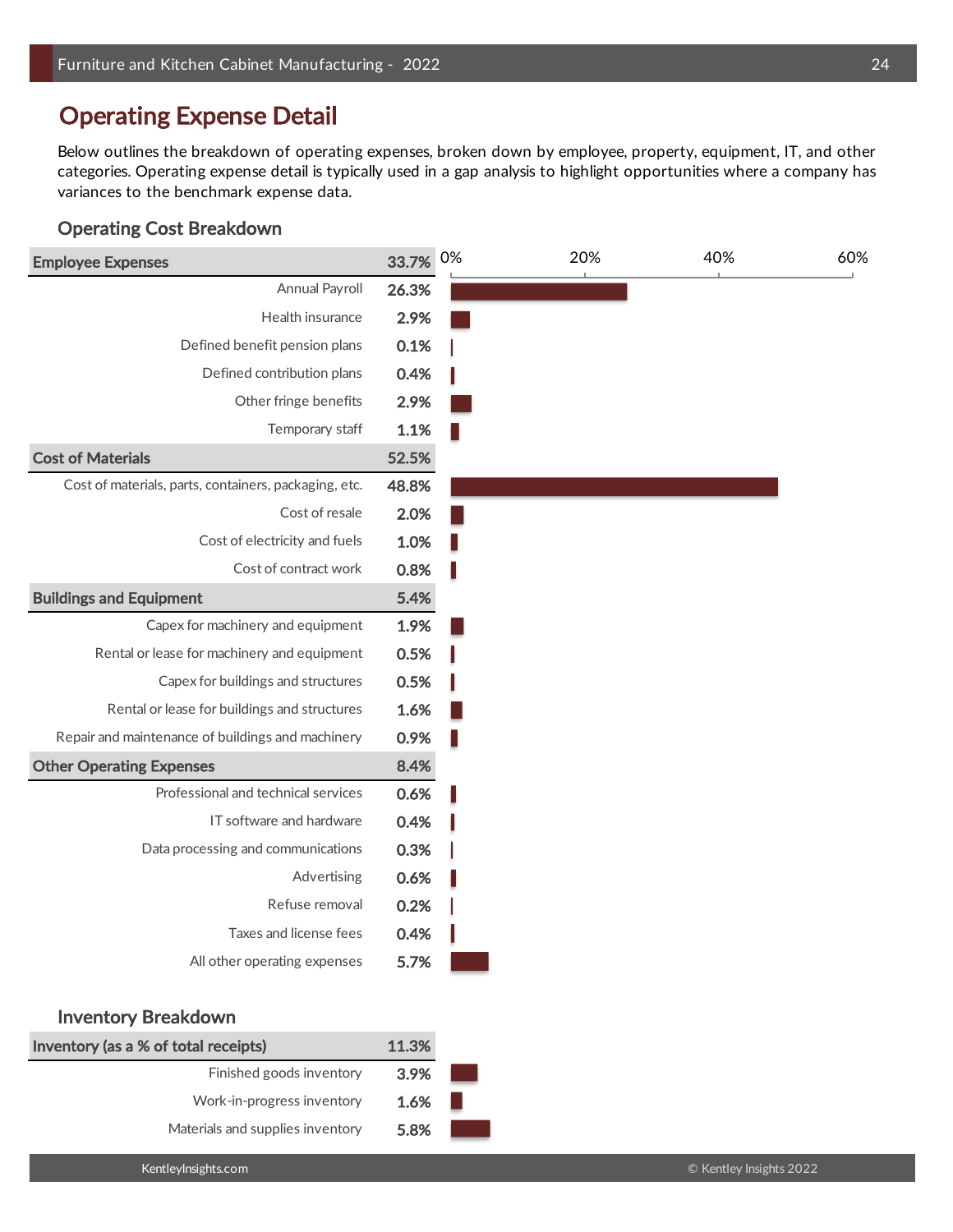# Plant Utilization & Hours

Below is the historic plant ulitization and hours by quarter from 2018-2021.

### Plant Utilization (% of Capacity)



# Plant Operational Hours per Week

 $\blacksquare$ Q1  $\blacksquare$ Q2  $\blacksquare$ Q3  $\blacksquare$ Q4



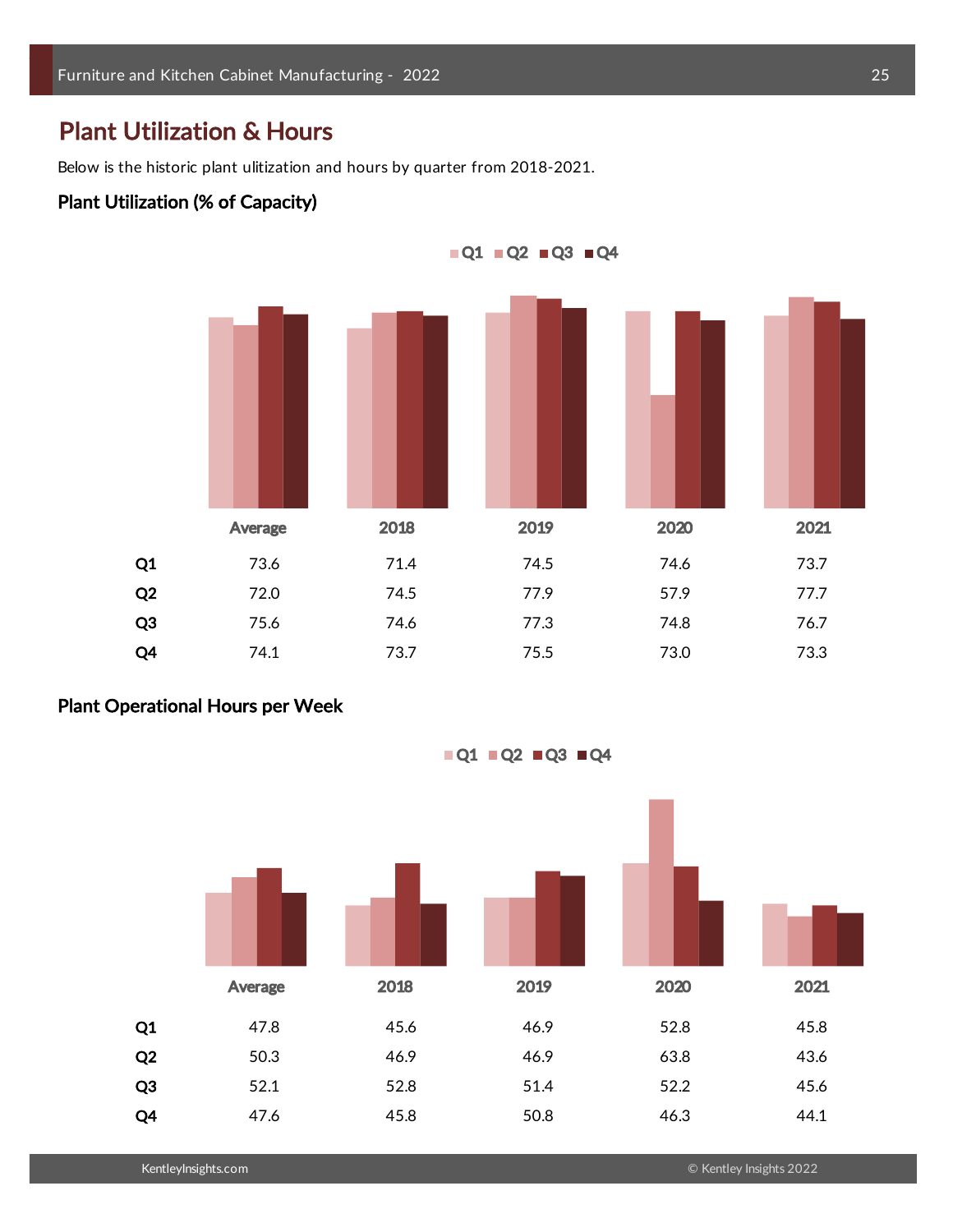# Employee Productivity & Industry Employment

Compound Annual Growth Rate 0.6% 3-Year -0.1% 5-Year

Below are date sets on productivity (revenue per employee), total industry employees, and employees per company. Each data set includes historicals and forecasts.

# Productivity - Revenue (output) per Employee









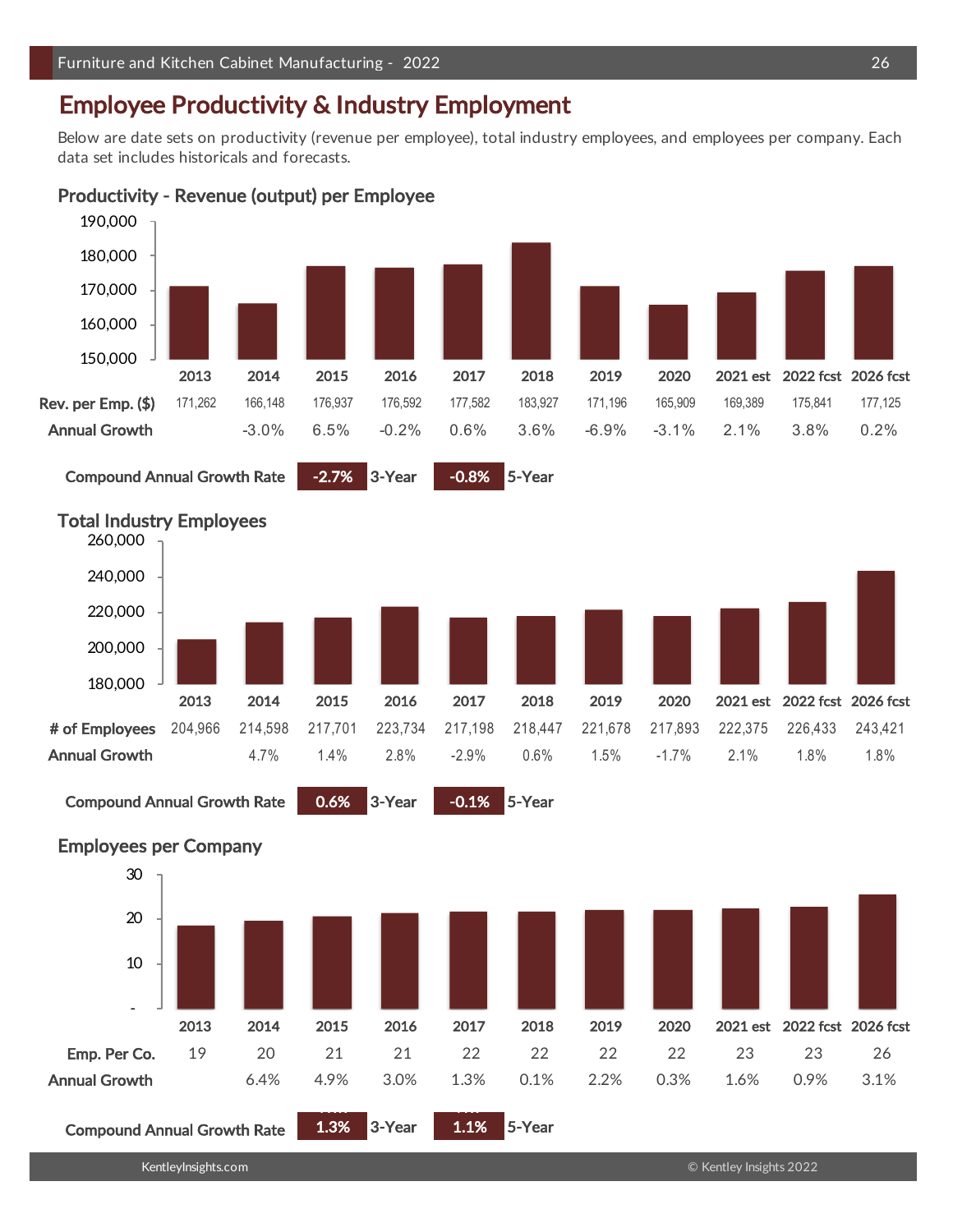# Productivity by State - Revenue (output) per Employee

Below is productivity (total revenue divided by total number of employees) by state. When it states "no data", there

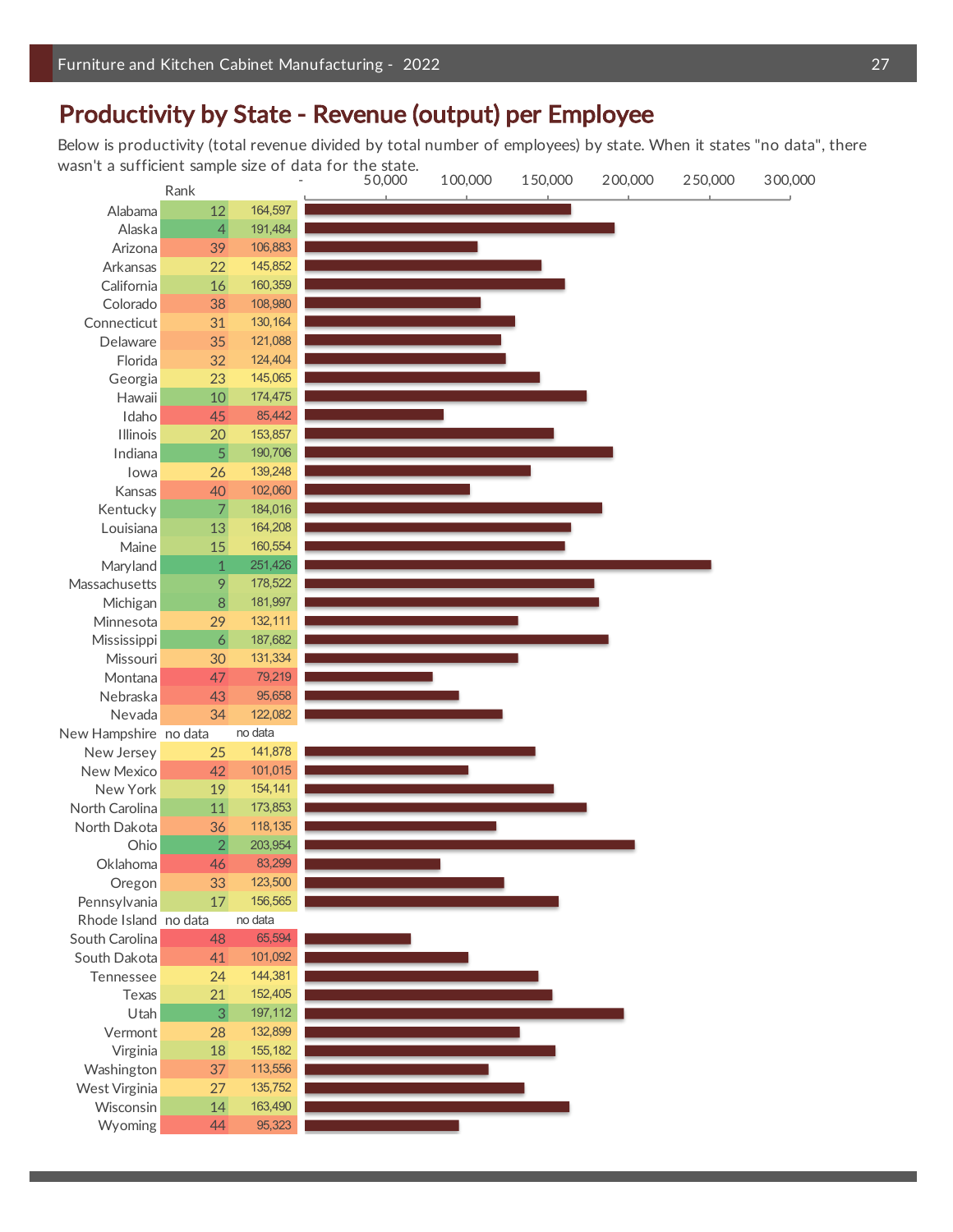# Industry Payroll

One of the consistently difficult strategic questions for every company is "are we paying our people the right amount?" In the next sections, we'll tackle this question from many different angles. The first benchmarks below cover payroll per employee, company and facility. In particular, payroll per employee is a strong metric to benchmark against, both in terms of the dollar figure but also the historical and forecasted growth.



Compound Annual Growth Rate 3.2% 3-Year 2.3% 5-Year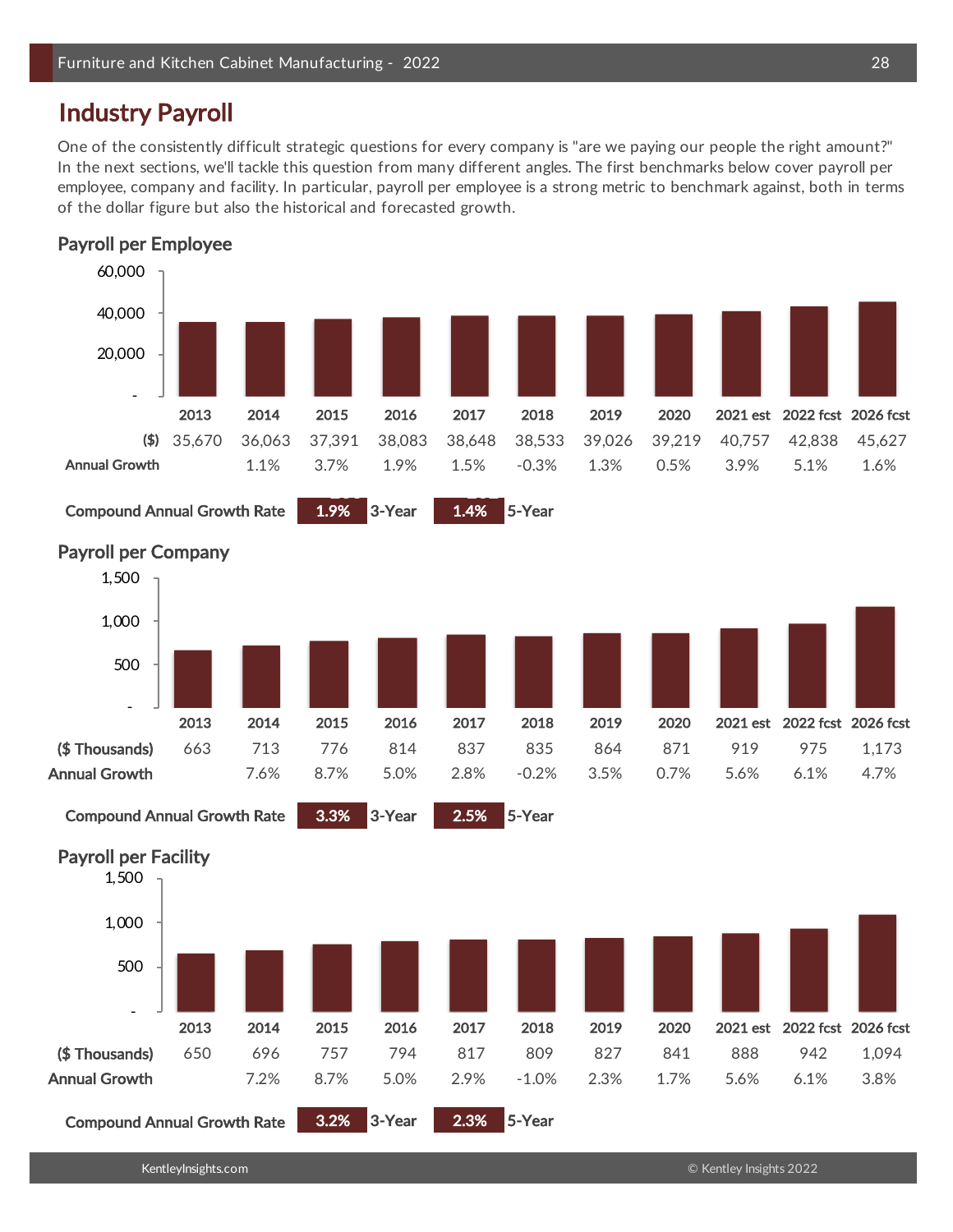# Payroll by Business Size

Payroll by business size metrics can create insights into how different size companies are fairing and how they pay for talent. Typically, the payroll per employee by business size (last chart) tells an interesting story about how different size companies compensate their talent.

# Furniture and Kitchen Cabinet Manufacturing

#### Payroll per Company (\$000s)





#### Payroll per Facility (\$000s)

Number of Employees

Number of Employees



# Payroll per Employee (\$)

|           | <b>Company Size</b> | 2012   | 2020   | Growth | 10,00 |
|-----------|---------------------|--------|--------|--------|-------|
|           | 0-4                 | 28,872 | 38.316 | 33%    |       |
| Employees | $5 - 9$             | 30.199 | 36,193 | 20%    |       |
|           | $10 - 19$           | 33,292 | 39.962 | 20%    |       |
| Number of | $20 - 99$           | 35,662 | 43.646 | 22%    |       |
|           | 100-499             | 36.039 | 42.148 | 17%    |       |
|           | $500+$              | 35,705 | 41.688 | 17%    |       |

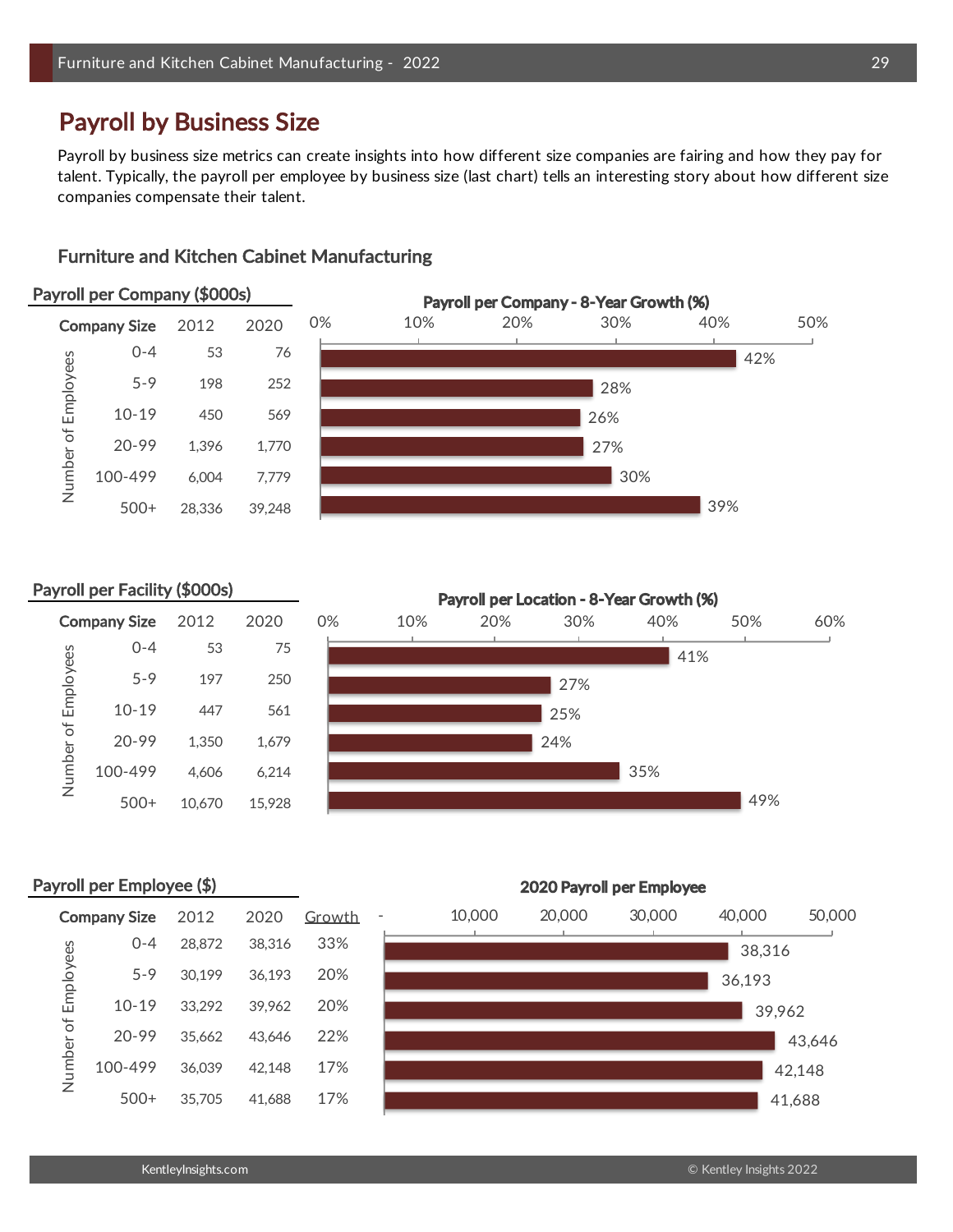# Payroll per Employee by State

The competition for talent is local, with the supply and demand dynamics of each state driving compensation. "No data" indicates no industry manufacturing facilities or an insufficient sample size.

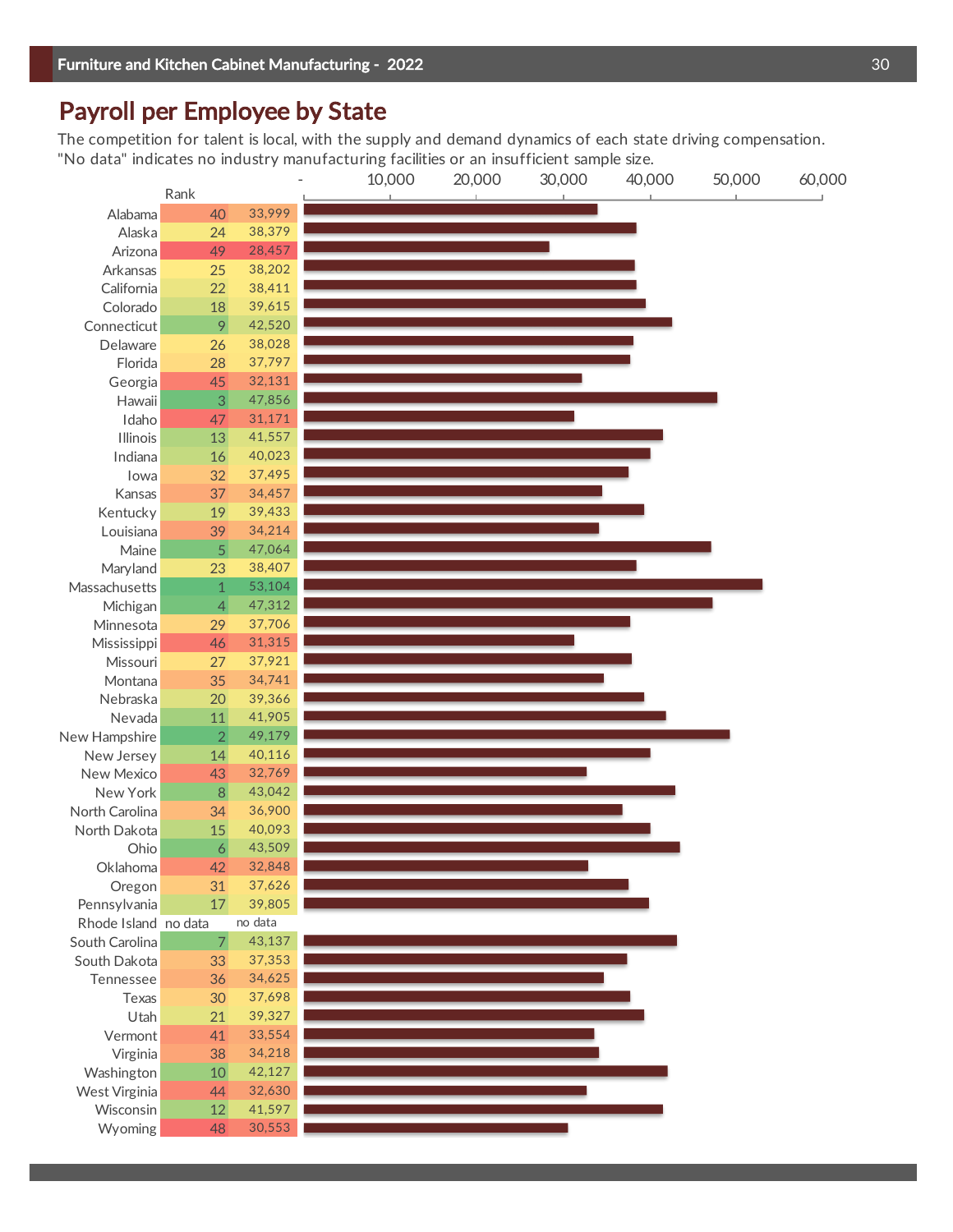# Job Categorization Benchmarks

Ensuring your company has the right people in the right roles, is just as important as having the right number of people and the proper compensation. Pay particular attention to management ratios, and the five higher-level categories.

# Job Categories as a % of Total Employees

| <b>Management &amp; Finance</b>              | 15.0% 0% | 10% | 20% | 30% | 40% | 50% | 60% | 70% |
|----------------------------------------------|----------|-----|-----|-----|-----|-----|-----|-----|
| Management                                   | 3.8%     |     |     |     |     |     |     |     |
| Office and Administrative Support            | 9.3%     |     |     |     |     |     |     |     |
| <b>Business and Financial Operations</b>     | 2.0%     |     |     |     |     |     |     |     |
| Legal                                        | 0.0%     |     |     |     |     |     |     |     |
| <b>Operations</b>                            | 79.5%    |     |     |     |     |     |     |     |
| Production                                   | 65.9%    |     |     |     |     |     |     |     |
| Installation, Maint., and Repair             | 1.8%     |     |     |     |     |     |     |     |
| Transp. and Material Moving                  | 7.9%     |     |     |     |     |     |     |     |
| Agriculture & Natural Resources              | 0.0%     |     |     |     |     |     |     |     |
| <b>Building and Grounds Maintenance</b>      | 0.5%     |     |     |     |     |     |     |     |
| <b>Construction and Extraction</b>           | 3.3%     |     |     |     |     |     |     |     |
| <b>Protective Service</b>                    | 0.0%     |     |     |     |     |     |     |     |
| <b>Sales &amp; Marketing</b>                 | 3.3%     |     |     |     |     |     |     |     |
| Sales and Related                            | 2.6%     |     |     |     |     |     |     |     |
| Arts, Design, Entertainment, Media           | 0.6%     |     |     |     |     |     |     |     |
| <b>Technology, Engineering &amp; Science</b> | 2.2%     |     |     |     |     |     |     |     |
| Computers                                    | 0.6%     |     |     |     |     |     |     |     |
| Technical & Healthcare                       | 0.0%     |     |     |     |     |     |     |     |
| Engineering & Architecture                   | 1.6%     |     |     |     |     |     |     |     |
| Life, Physical & Social Science              | 0.0%     |     |     |     |     |     |     |     |
| <b>Service, Support &amp; Training</b>       | 0.0%     |     |     |     |     |     |     |     |
| Personal Service & Care                      | 0.0%     |     |     |     |     |     |     |     |
| Food Preparation & Serving                   | 0.0%     |     |     |     |     |     |     |     |
| Education, Training & Library                | 0.0%     |     |     |     |     |     |     |     |
| Community & Social Service                   | 0.0%     |     |     |     |     |     |     |     |
| Healthcare Support                           | 0.0%     |     |     |     |     |     |     |     |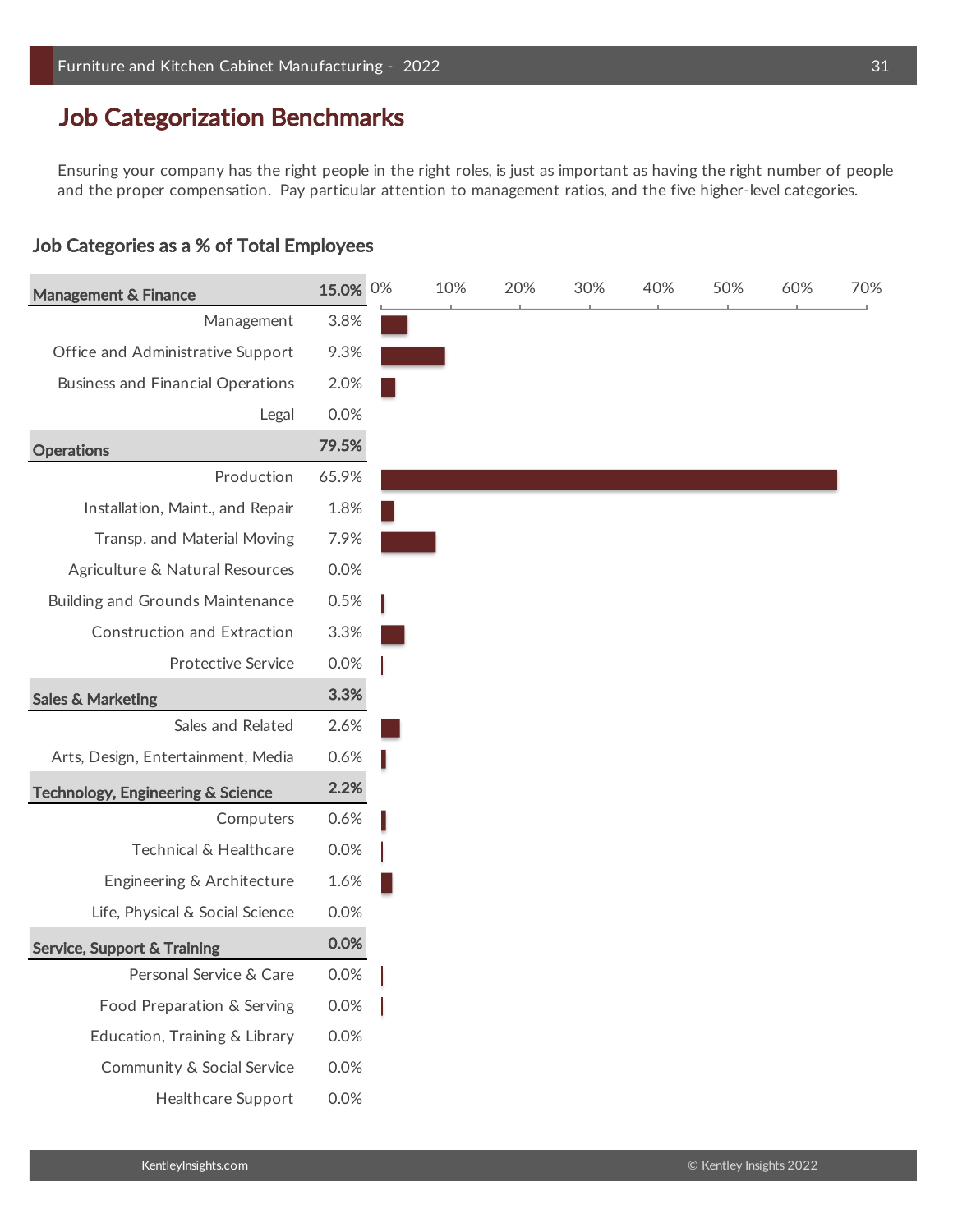# Job Categorization Pay Ranges

Below are the pay ranges of the high-level job categories. The bottom 10% represents the average that the 10% lowest paid receive in hourly pay, while the top 90% represents the average that the 10% highest paid receive in hourly pay. In those instances where the sample size was not statistically significant, the figures are left blank.

# Furniture and Kitchen Cabinet Manufacturing

# Bottom Bottom Top Top **Management & Finance** 10% 25% Mean 75% 90% Management \$22.45 \$30.27 \$50.49 \$61.10 \$90.33 Office and Administrative Support \$10.23 \$12.79 \$17.22 \$20.07 \$25.89 Business and Financial Operations  $$16.53$   $$20.58$   $$27.91$   $$33.16$   $$42.00$ Legal #  $\#$   $\#$   $\#$   $\#$ **Operations** 388 and 388 and 388 and 388 and 388 and 388 and 388 and 388 and 388 and 388 and 388 and 388 and 388 and 388 and 388 and 388 and 388 and 388 and 388 and 388 and 388 and 388 and 388 and 388 and 388 and 388 and 3 Production \$9.97 \$11.99 \$16.18 \$18.97 \$24.13 204 Installation, Maint., and Repair \$12.93 \$16.19 \$20.71 \$24.29 \$29.89 Transportation and Material Moving  $$9.43$   $$10.97$   $$14.09$   $$16.14$   $$19.34$ Agriculture & Natural Resources  $#$   $#$   $#$   $#$   $#$   $#$ Building and Grounds Maintenance  $$8.63$   $$9.60$   $$12.23$   $$14.19$   $$17.34$ Construction and Extraction  $$10.96$   $$13.59$   $$19.16$   $$23.04$   $$30.00$ Protective Service \$8.24 \$9.16 \$12.21 \$15.43 \$18.12 Sales & Marketing Sales and Related \$11.85 \$17.16 \$29.25 \$35.13 \$49.49 Arts, Design, Entertainment, Media \$12.48 \$16.88 \$24.13 \$29.22 \$37.18 Technology, Engineering & Science Information Technology \$16.38 \$20.91 \$29.73 \$37.01 \$47.36 Technical & Healthcare \$17.47 \$21.61 \$29.22 \$36.85 \$44.44 Engineering & Architecture \$16.53 \$20.68 \$27.93 \$33.94 \$41.77 Life, Physical & Social Science  $\#$   $\#$   $\#$   $\#$   $\#$ Service, Support & Training Personal Service & Care \$8.04 \$8.74 \$10.55 \$12.00 \$14.46 Food Preparation & Serving  $$8.12$   $$8.77$   $$13.61$   $$14.70$   $$26.38$ Education, Training & Library  $\#$   $\#$   $\#$   $\#$   $\#$ Community & Social Service  $\#$   $\#$   $\#$   $\#$   $\#$ Healthcare Support  $#$   $#$   $#$   $#$   $#$ Industry Pay Ranges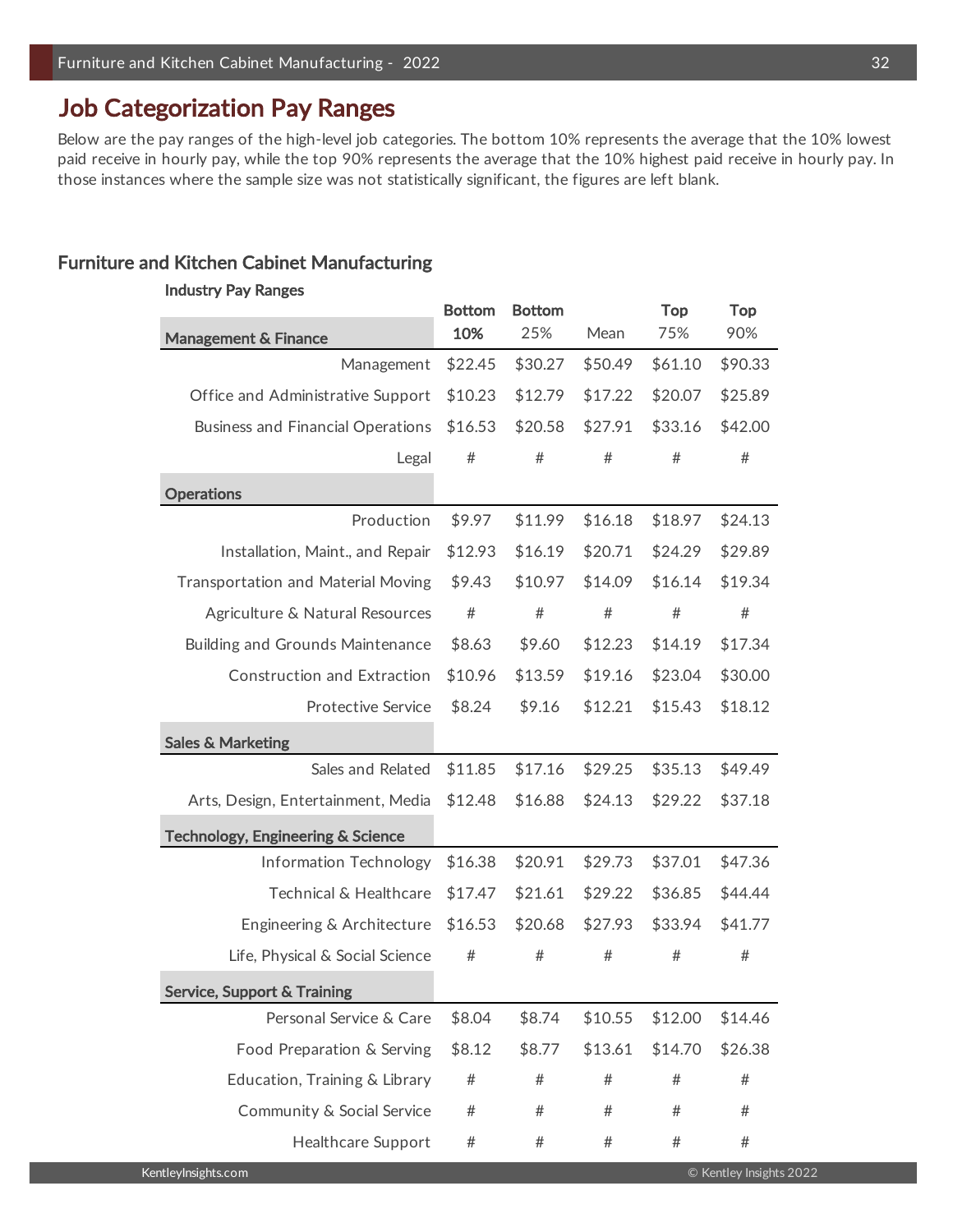# Top 20 Industry Jobs -Percent of Employment

The below metrics go into the details of the industry's top jobs ranked by percent of total employment.

#### Top Jobs - Percent of Total Employment

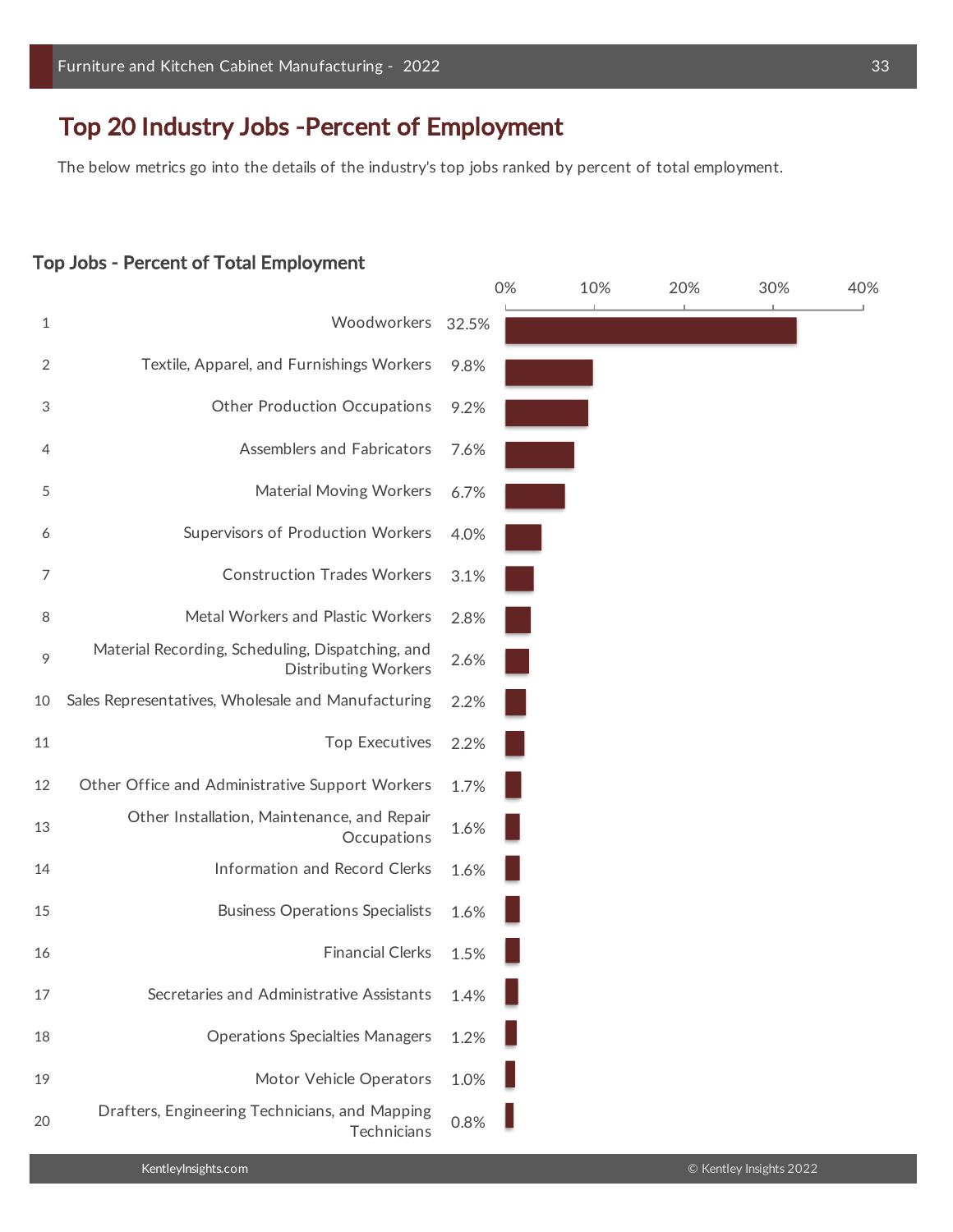# Top 20 Jobs - Pay Bands

Below are the details of the wage bands for the industry's top jobs. The bottom 10% represents the average that the 10% lowest paid receive in hourly pay, while the top 90% represents the average that the 10% highest paid receive in hourly pay. In those instances where the sample size was not statistically significant, the figures are left blank.

|    | <b>Top Detailed Jobs - Pay Bands</b>                                            | <b>Bottom</b><br>10% | <b>Bottom</b><br>25% | Mean    | Top<br>75% | <b>Top</b><br>90% |
|----|---------------------------------------------------------------------------------|----------------------|----------------------|---------|------------|-------------------|
| 1  | Woodworkers                                                                     | \$13.41              | \$16.27              | \$21.12 | \$24.88    | \$30.86           |
| 2  | Textile, Apparel, and Furnishings Workers                                       | \$12.95              | \$15.68              | \$21.33 | \$25.37    | \$31.93           |
| 3  | <b>Other Production Occupations</b>                                             | \$12.77              | \$14.54              | \$18.85 | \$22.09    | \$26.26           |
| 4  | Assemblers and Fabricators                                                      | \$13.09              | \$15.26              | \$19.71 | \$23.18    | \$28.51           |
| 5  | <b>Material Moving Workers</b>                                                  | \$12.36              | \$14.27              | \$17.82 | \$20.49    | \$24.53           |
| 6  | Supervisors of Production Workers                                               | \$21.57              | \$26.19              | \$34.49 | \$40.98    | \$50.37           |
| 7  | <b>Construction Trades Workers</b>                                              | \$14.87              | \$18.36              | \$25.59 | \$30.64    | \$39.73           |
| 8  | Metal Workers and Plastic Workers                                               | \$13.61              | \$16.94              | \$22.37 | \$26.10    | \$32.33           |
| 9  | Material Recording, Scheduling, Dispatching, and<br><b>Distributing Workers</b> | \$13.58              | \$16.22              | \$21.59 | \$25.08    | \$32.19           |
| 10 | Sales Representatives, Wholesale and Manufacturing                              | \$17.19              | \$24.10              | \$40.10 | \$47.39    | \$66.71           |
| 11 | <b>Top Executives</b>                                                           | \$27.73              | \$38.86              | \$71.59 | \$89.23    | $\#$              |
| 12 | Other Office and Administrative Support Workers                                 | \$12.51              | \$15.13              | \$20.91 | \$24.86    | \$32.18           |
| 13 | Other Installation, Maintenance, and Repair<br>Occupations                      | \$16.94              | \$21.21              | \$26.37 | \$31.24    | \$37.47           |
| 14 | Information and Record Clerks                                                   | \$14.62              | \$17.92              | \$22.83 | \$26.24    | \$32.57           |
| 15 | <b>Business Operations Specialists</b>                                          | \$21.58              | \$26.72              | \$36.16 | \$42.53    | \$53.61           |
| 16 | <b>Financial Clerks</b>                                                         | \$15.56              | \$18.89              | \$24.35 | \$28.79    | \$34.35           |
| 17 | Secretaries and Administrative Assistants                                       | \$13.32              | \$16.75              | \$22.71 | \$27.09    | \$33.84           |
| 18 | <b>Operations Specialties Managers</b>                                          | \$31.66              | \$40.79              | \$57.52 | \$68.04    | \$90.95           |
| 19 | Motor Vehicle Operators                                                         | \$13.93              | \$16.99              | \$22.06 | \$25.48    | \$31.94           |
| 20 | Drafters, Engineering Technicians, and Mapping<br>Technicians                   | \$20.02              | \$24.34              | \$30.91 | \$36.61    | \$43.76           |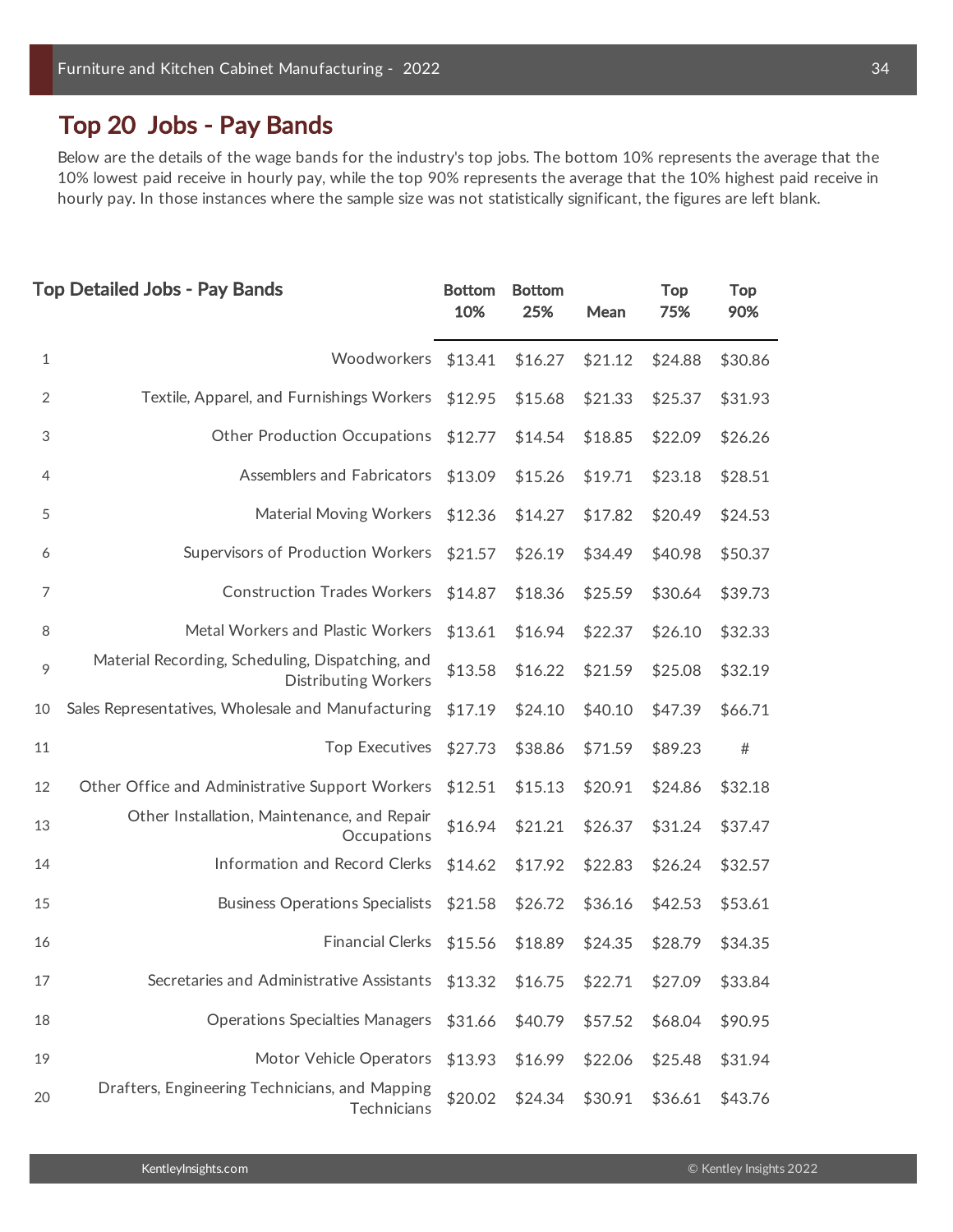# Total Employees by State

It is always good to know how large the industry talent pool is in a state. "No data" indicates no industry manufacturing facilities or an insufficient sample size.

| 5,000<br>20,000<br>10,000<br>15,000      | 25,000 | 30,000 |
|------------------------------------------|--------|--------|
| Rank<br>Employees                        |        |        |
| 5,612<br>13<br>Alabama                   |        |        |
| 28<br>ı<br>Alaska<br>49                  |        |        |
| 3,604<br>Arizona<br>20                   |        |        |
| 2,558<br>Arkansas<br>23                  |        |        |
| $\overline{2}$<br>20,472<br>California   |        |        |
| 1,612<br>Colorado<br>29                  |        |        |
| 880<br>Connecticut<br>37                 |        |        |
| 82<br>ı<br>Delaware<br>48                |        |        |
| 4,930<br>Florida<br>$16\,$               |        |        |
| 5,104<br>15<br>Georgia                   |        |        |
| ٥<br>293<br>Hawaii<br>46                 |        |        |
| 996<br>35<br>Idaho                       |        |        |
| 5,741<br>Illinois<br>12                  |        |        |
| 5<br>12,454<br>Indiana                   |        |        |
| 1,870<br>26<br>lowa                      |        |        |
| 2,496<br>24<br>Kansas                    |        |        |
| 1,557<br>Kentucky<br>32                  |        |        |
| 706<br>39<br>Louisiana                   |        |        |
| 887<br>Maine<br>36                       |        |        |
| 1,696<br>Maryland<br>28                  |        |        |
| 1,586<br>Massachusetts<br>31             |        |        |
| 4,695<br>Michigan<br>$17\,$              |        |        |
| 5,564<br>Minnesota<br>14                 |        |        |
| 16,831<br>3<br>Mississippi               |        |        |
| 4,096<br>Missouri<br>18                  |        |        |
| 390<br>Montana<br>44<br>٠                |        |        |
| 437<br>Nebraska<br>43                    |        |        |
| 545<br>Nevada<br>41                      |        |        |
| 561<br>New Hampshire<br>40               |        |        |
| 1,839<br>New Jersey<br>27                |        |        |
| 354<br>New Mexico<br>45                  |        |        |
| New York<br>7,026<br>9                   |        |        |
| 25,161<br>North Carolina<br>$\mathbf{1}$ |        |        |
| 813<br>North Dakota<br>38                |        |        |
| 8<br>8,682<br>Ohio                       |        |        |
| 1,048<br>Oklahoma<br>34                  |        |        |
| 2,663<br>22<br>Oregon                    |        |        |
| $\overline{7}$<br>8,782<br>Pennsylvania  |        |        |
| no data<br>Rhode Island no data          |        |        |
| 1,588<br>30<br>South Carolina            |        |        |
| South Dakota<br>25<br>2,421              |        |        |
| 6,644<br>10<br>Tennessee                 |        |        |
| 12,807<br>$\overline{4}$<br>Texas        |        |        |
| 3,856<br>Utah<br>19                      |        |        |
| 1,054<br>33<br>Vermont                   |        |        |
| 11<br>6,183<br>Virginia                  |        |        |
| 3,542<br>Washington<br>21                |        |        |
| 461<br>West Virginia<br>42               |        |        |
| $\overline{6}$<br>9,577<br>Wisconsin     |        |        |
| 144<br>Wyoming<br>47<br>П                |        |        |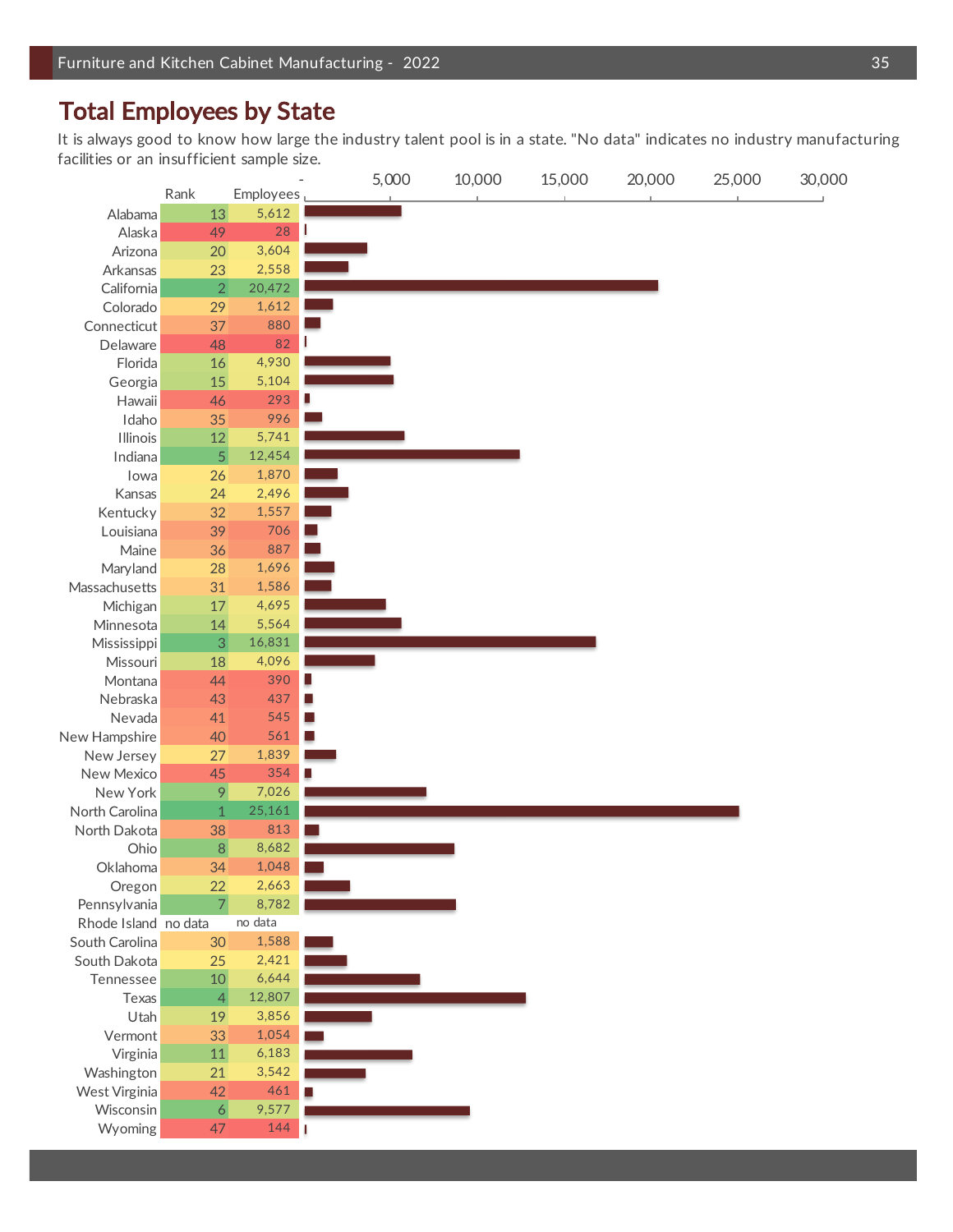# State Population to Every Industry Employee

Below is one of the more entertaining metrics, which is simply how many people in a state there are per each industry employee. "No data" indicates no industry manufacturing facilities or an insufficient sample size.

| Pop. Per             |                |          | 5,000 | 10,000 | 15,000 | 20,000 | 25,000 | 30,000 |
|----------------------|----------------|----------|-------|--------|--------|--------|--------|--------|
|                      | Rank           | Employee |       |        |        |        |        |        |
| Alabama              | 8              | 866      |       |        |        |        |        |        |
| Alaska               | 49             | 26,534   |       |        |        |        |        |        |
| Arizona              | 22             | 1,895    |       |        |        |        |        |        |
| Arkansas             | $12\,$         | 1,164    |       |        |        |        |        |        |
| California           | 23             | 1,912    |       |        |        |        |        |        |
| Colorado             | 34             | 3,385    |       |        |        |        |        |        |
| Connecticut          | 39             | 4,082    |       |        |        |        |        |        |
| Delaware             | 48             | 11,466   |       |        |        |        |        |        |
| Florida              | 40             | 4,112    |       |        |        |        |        |        |
| Georgia              | 24             | 2,001    |       |        |        |        |        |        |
| Hawaii               | 44             | 4,883    |       |        |        |        |        |        |
| Idaho                | $20\,$         | 1,662    |       |        |        |        |        |        |
| <b>Illinois</b>      | 28             | 2,240    |       |        |        |        |        |        |
| Indiana              | $\overline{4}$ | 532      |       |        |        |        |        |        |
| lowa                 | 21             | 1,671    |       |        |        |        |        |        |
| Kansas               | 13             | 1,167    |       |        |        |        |        |        |
| Kentucky             | 32             | 2,841    |       |        |        |        |        |        |
| Louisiana            | 47             | 6,619    |       |        |        |        |        |        |
| Maine                | $18\,$         | 1,499    |       |        |        |        |        |        |
| Maryland             | 35             | 3,542    |       |        |        |        |        |        |
| Massachusetts        | 41             | 4,283    |       |        |        |        |        |        |
| Michigan             | 26             | 2,113    |       |        |        |        |        |        |
|                      | 10             | 987      |       |        |        |        |        |        |
| Minnesota            |                | 178      |       |        |        |        |        |        |
| Mississippi          | $\,1\,$        |          |       |        |        |        |        |        |
| Missouri             | $17\,$         | 1,485    |       |        |        |        |        |        |
| Montana              | $30\,$         | 2,651    |       |        |        |        |        |        |
| Nebraska             | 42             | 4,336    |       |        |        |        |        |        |
| Nevada               | 45             | 5,308    |       |        |        |        |        |        |
| New Hampshire        | 29             | 2,374    |       |        |        |        |        |        |
| New Jersey           | 43             | 4,872    |       |        |        |        |        |        |
| New Mexico           | 46             | 5,893    |       |        |        |        |        |        |
| New York             | 31             | 2,817    |       |        |        |        |        |        |
| North Carolina       | 3              | 399      |       |        |        |        |        |        |
| North Dakota         | 9              | 931      |       |        |        |        |        |        |
| Ohio                 | 14             | 1,338    |       |        |        |        |        |        |
| Oklahoma             | 36             | 3,734    |       |        |        |        |        |        |
| Oregon               | 19             | 1,513    |       |        |        |        |        |        |
| Pennsylvania         | $16\,$         | 1,458    |       |        |        |        |        |        |
| Rhode Island no data |                | no data  |       |        |        |        |        |        |
| South Carolina       | 33             | 3,083    |       |        |        |        |        |        |
| South Dakota         | $\overline{2}$ | 355      |       |        |        |        |        |        |
| Tennessee            | 11             | 993      |       |        |        |        |        |        |
| Texas                | 27             | 2,145    |       |        |        |        |        |        |
| Utah                 | 7              | 777      |       |        |        |        |        |        |
| Vermont              | 5              | 594      |       |        |        |        |        |        |
| Virginia             | 15             | 1,356    |       |        |        |        |        |        |
| Washington           | 25             | 2,024    |       |        |        |        |        |        |
| West Virginia        | 37             | 3,999    |       |        |        |        |        |        |
| Wisconsin            | 6              | 603      |       |        |        |        |        |        |
| Wyoming              | 38             | 4,067    |       |        |        |        |        |        |